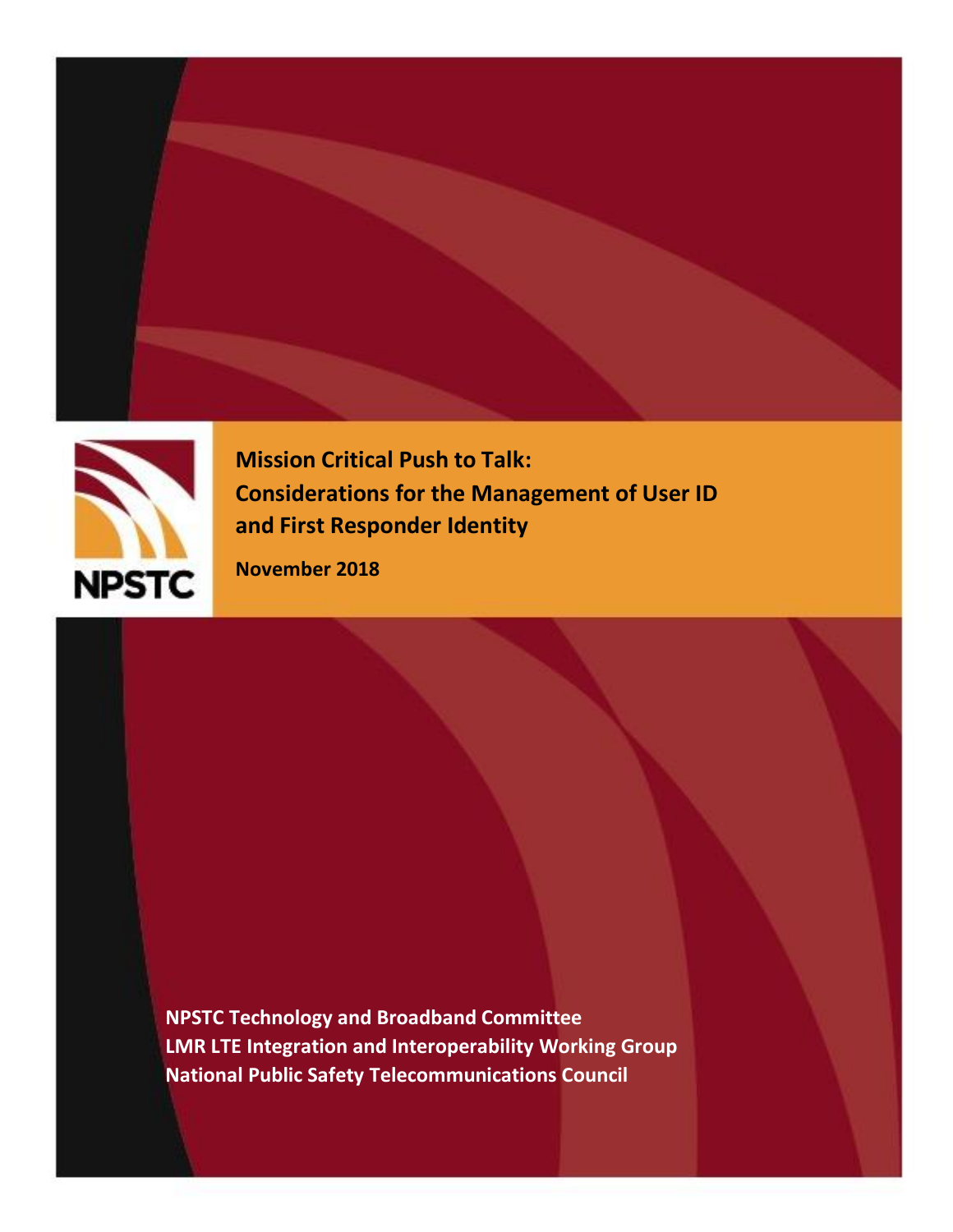|  | 4. RECOMMENDATIONS FOR MCPTT IDENTITY MANAGEMENT  11               |  |  |  |
|--|--------------------------------------------------------------------|--|--|--|
|  |                                                                    |  |  |  |
|  | APPENDIX A: EXAMPLE OF PUBLIC SAFETY AGENCY USE OF P25 LMR PUSH TO |  |  |  |
|  |                                                                    |  |  |  |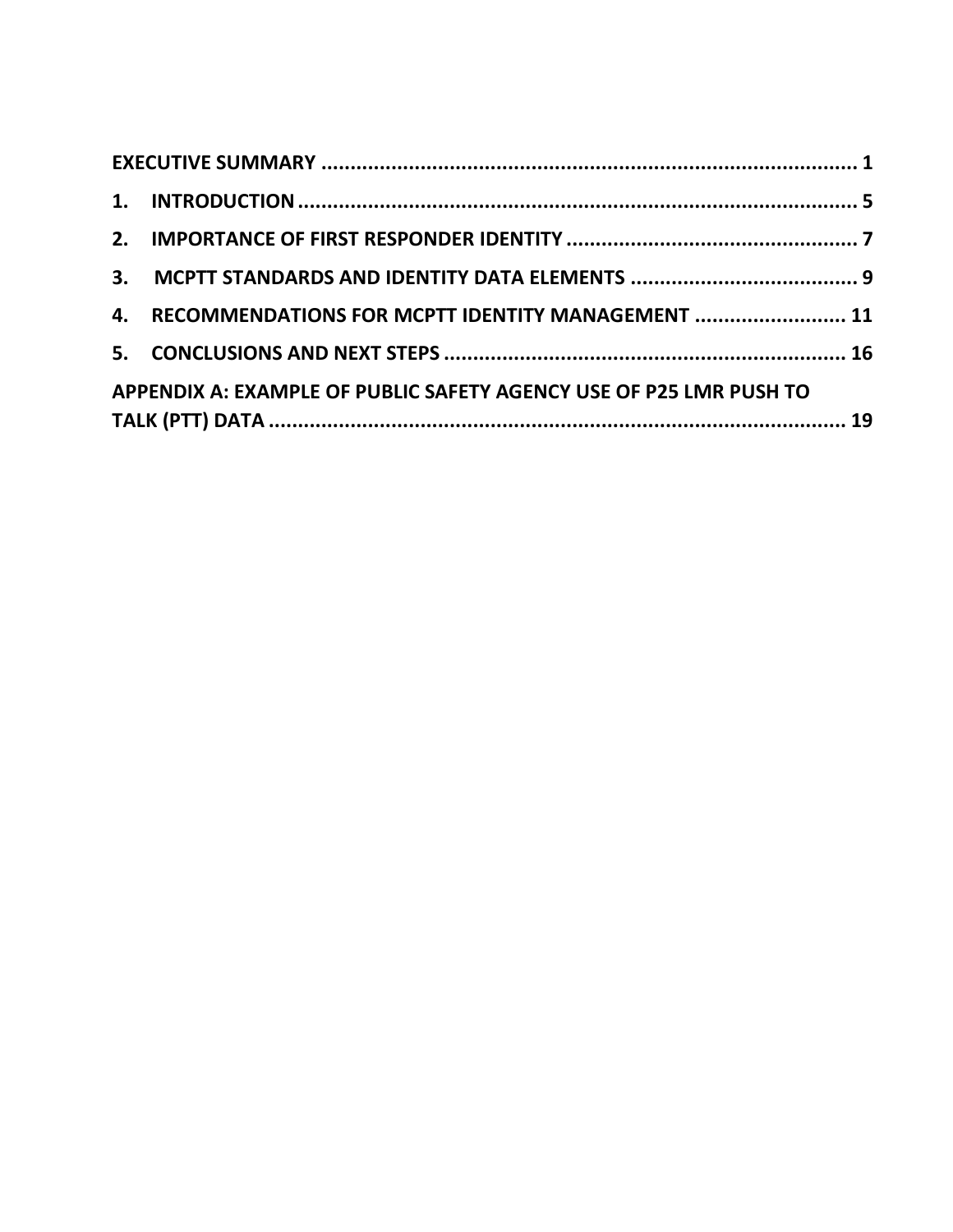#### <span id="page-2-0"></span>**Executive Summary**

 $\overline{a}$ 

This report provides an overview of selected technical and operational issues associated with the implementation of Mission Critical Push to Talk (MCPTT) on the Nationwide Public Safety Broadband Network (NPSBN), also known as FirstNet. Specifically, this report focuses on the identity of a first responder and how that identity is managed within the MCPTT service.

Identity is a critical component of first responder safety. Today, most public safety Land Mobile Radio (LMR) systems support the transmission of a Unit ID which is used by communications center personnel and field supervisors to verify which first responder is communicating. That identity information is crucial during high-risk events and other emergencies. For example, the provision of Unit ID in public safety LMR systems allows backup units to be immediately dispatched even though a police officer's radio transmission for help was garbled. Unit ID also allows for the immediate identification of a first responder who has activated the Emergency Call button during a crisis in which they cannot transmit a voice message. Finally, Unit ID allows agencies to identify and immediately disable a lost or stolen device which may be used to interfere with public safety radio communications. $1$ 

Identity, Credentialing, and Access Management (ICAM) solutions are also an important component of the NPSBN. ICAM comprises the tools, policies, and systems that allow an organization to manage, monitor, and secure access to protected resources.<sup>2</sup> ICAM will impact the NPSBN in a number of ways and may play a role supporting user sign on to all Mission Critical services, including MCPTT. However, this report is focused exclusively on the MCPTT application and how a first responder's identity is managed. This report, therefore, does not speak to the relationship between ICAM, Single Sign On, and the MCPTT User.

The NPSBN will allow first responders to communicate almost anywhere in the U.S. using MCPTT. This capability enables two-way voice communications far beyond the range of local public safety LMR systems. This impacts identity management in that first responders will be able to communicate with almost any other public safety agency operating on the NPSBN across a very large geographic area. Communications Center personnel in a Public Safety Answering Point (PSAP) must be able to immediately visualize identity information for any first responder who contacts them on an MCPTT talkgroup. A law enforcement officer who is traveling through a neighboring state would be able to use MCPTT to easily contact a local PSAP<sup>3</sup> and request assistance. If the officer radioed an urgent call for help the receiving communications center must have sufficient identity information in order to respond. An

 $<sup>1</sup>$  LMR P25 systems may also transmit GPS location data, which is critical in a crisis situation.</sup>

<sup>2</sup> https://www.gsa.gov/policy-regulations/policy/information-integrity-and-access/identity-credential-and-accessmanagement

<sup>&</sup>lt;sup>3</sup> This capability is partially available today using designated LMR nationwide public safety interoperability channels but is problematic depending on the frequency band in use and whether a PSAP is monitoring the channel.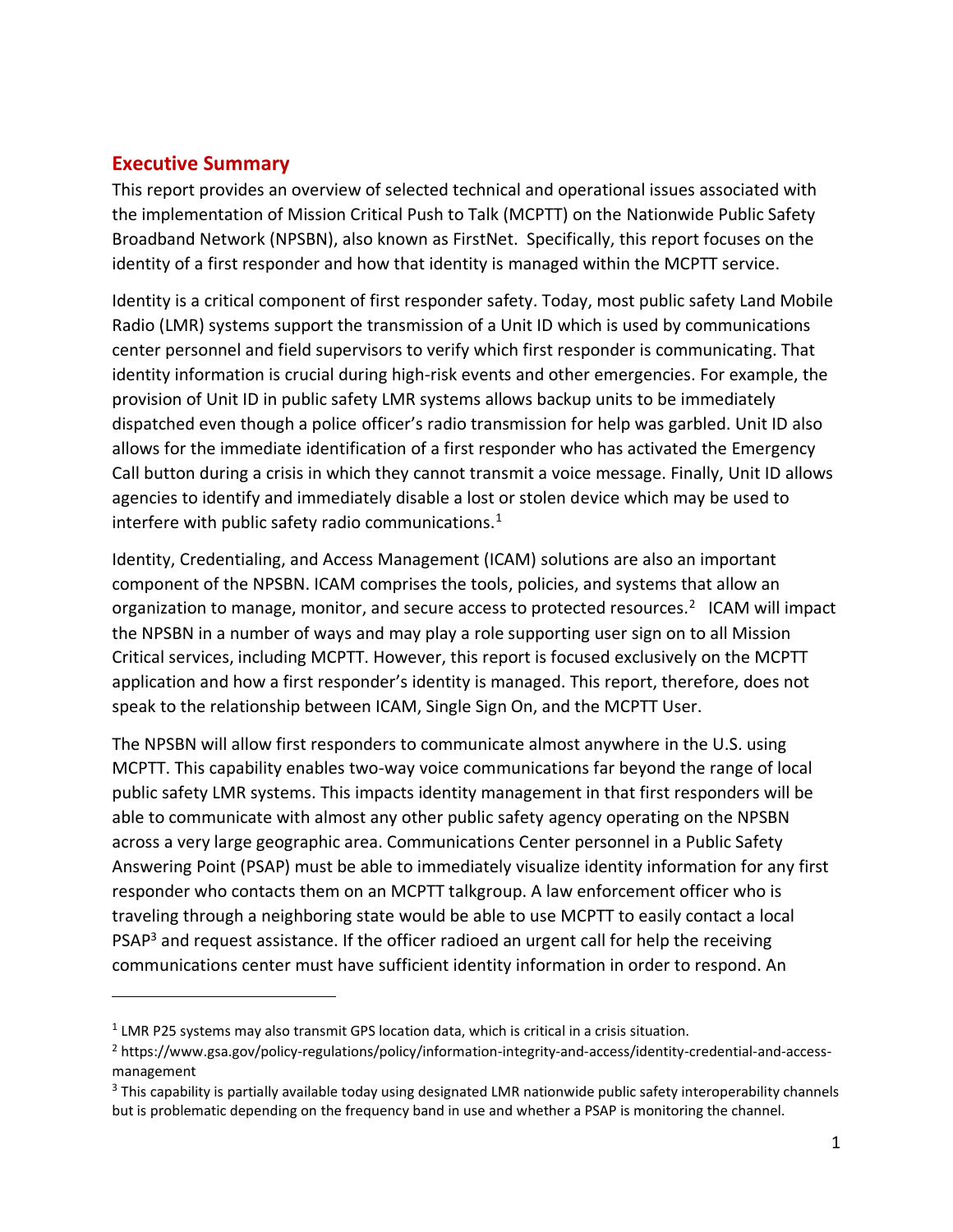ambiguous Unit ID appearing on a telecommunicator's dispatch console would not provide sufficient information to identify the officer or their home agency and could delay an emergency response. In addition to supporting itinerant public safety personnel who are passing through multiple jurisdictions, the transmission of meaningful identity information is also essential for first responders who routinely provide automatic aid to nearby agencies and who respond greater distances to provide mutual aid.

This report notes that first responder identity is tracked in an entirely new way with MCPTT. In public safety LMR systems, the user's device is the basis for the Radio ID and additional translation is necessary to match the radio device to the current user. In MCPTT, first responders log into the application with a unique ID that identifies them individually.<sup>4</sup> This ability to identify the individual first responder will be critical as new technologies and capabilities are developed. For example, software applications can provide customized support based on the specific user including the ability to only respond to an individual first responder's voice.

However, the management of identity within MCPTT can be complicated by the wide range of options that exist. Fortunately, a set of international technical standards<sup>5</sup> for MCPTT provide great flexibility in the creation and assignment of first responder identity. For the MCPTT service, the three main user identifiers are:

- 1. **MCPTT User ID** is a structured and unique ID designed to identify the first responder.
- 2. **MCPTT Alias** is designed to store additional identity information.
- 3. **MCPTT Functional Alias** is designed to dynamically display the specific role the first responder has been assigned, which may include their placement in the Incident Command System (ICS) structure.

Each of these MCPTT data fields are described in greater detail elsewhere in this report. However, it is important to note that the MCPTT User ID is the only data field of the three that must be unique from every other MCPTT user.

A survey was conducted of the public safety agencies participating in the development of this report to determine what specific elements of a first responder's identity were considered essential.<sup>6</sup> The resulting recommendation offered five core elements<sup>7</sup> that should be present in every MPCTT User ID:

 $\overline{a}$ 

<sup>&</sup>lt;sup>4</sup> There is a complex set of 3GPP standards, including Standard 23.280 (R16), which provide more detail on these definitions and other user and service IDs.

<sup>5</sup> The 3rd Generation Partnership Project (3GPP) sets standards for LTE and for a wide range of mission critical services, including MCPTT.

 $6$  Chapter 3 includes a discussion of the various data elements that were identified.

 $<sup>7</sup>$  These five core identity elements are considered the minimum necessary to identify a first responder. They do</sup> not represent all of the other identity elements that may be desired by public safety agencies.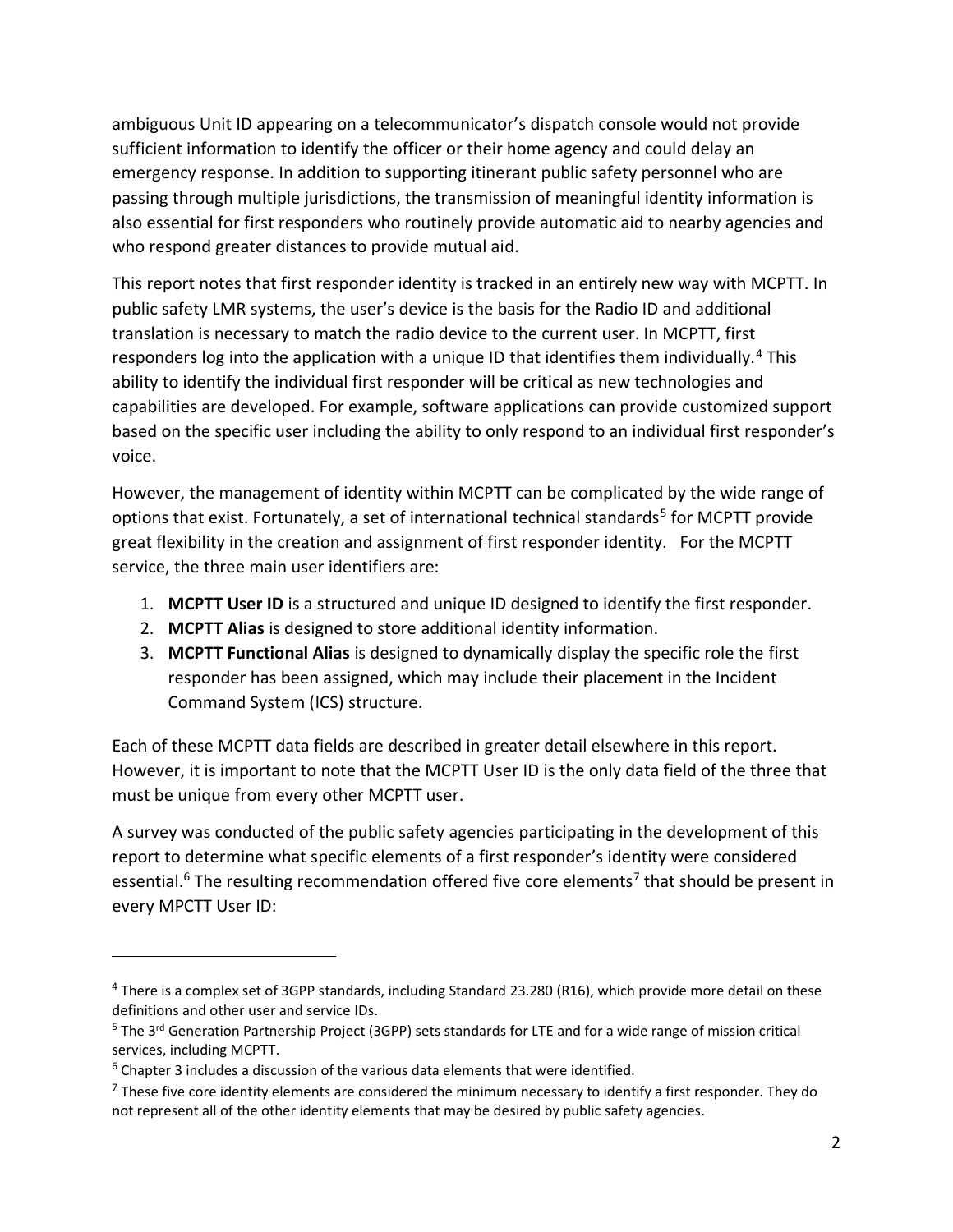- 1. User First Name
- 2. User Last Name
- 3. Agency assigned ID Number/Badge Number
- 4. Agency Name
- 5. Agency State<sup>8</sup>

The structure of an MCPTT User ID resembles an email address and supports a lengthy character string. It is important to note that typical agency email addresses should not be used because they do not contain sufficient information. For example, using the recommended elements above, a deputy working for the King County, Washington, Sheriff's Office may have an MCPTT User ID of [John.Smith.79332@KingCountySheriff.WA](mailto:John.Smith.79332@KingCountySheriff.WA) 



A separate set of data elements were recommended as the minimum necessary for MCPTT specialty devices that are not assigned to an individual first responder. Examples of specialty devices include radios in hospital emergency departments, fire stations, and mobile command posts, which may be accessed by a group of authorized users. Three identity elements should be present in every MCPTT User ID associated with these specialty devices:

- 1. Functional Name
- 2. Agency Name
- 3. Agency State<sup>9</sup>

For example, a radio in a Los Angeles County fire station may have an MCPTT User ID of: **[FireStation73@LACountyFire.CA](mailto:FireStation73@LACountyFire.CA)**



<sup>8</sup> The Agency State element would support the use of "US" for federal government agencies. Federal use of MCPTT was not in the scope of this report and no recommendations are made regarding how federal agencies may manage MCPTT identities.

 $9$  See footnote #6 regarding the use of "US" to support federal agency identifiers.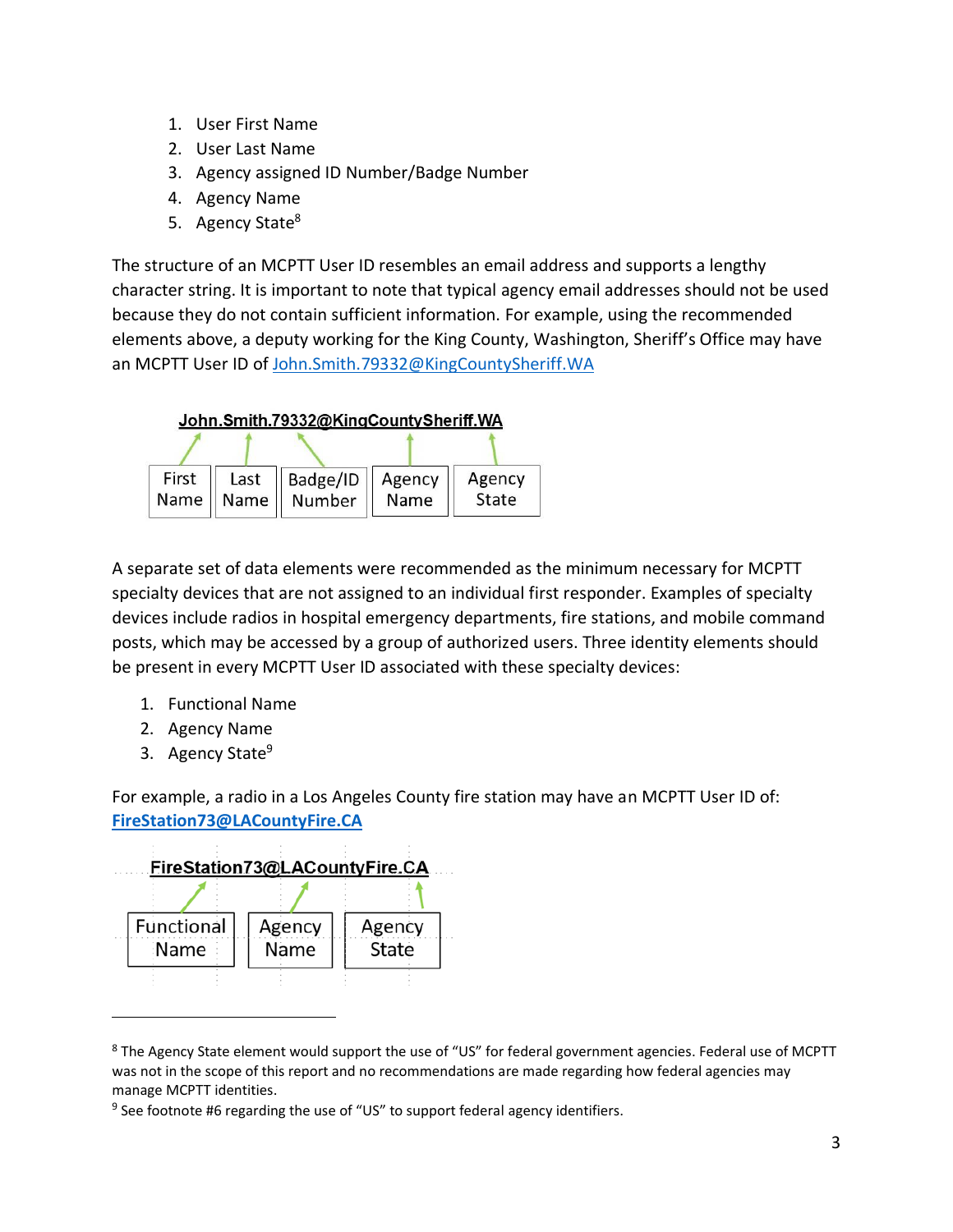The report also concluded that the final format selected for the MCPTT User ID should be standardized to ensure consistency across all agencies. Variations in the sequence and type of data elements in an MCPTT User ID could lead to confusion and prevent rapid identification of a first responder in an emergency. It was for these reasons that this report recommends creation of a standard governing the MCPTT ID structure.

This report does not address how MCPTT User ID may be affected when a first responder is operating off network in Pro Se (Direct Mode). The report is also silent on what options may exist to identify the specific MCPTT device a first responder is using if they are carrying multiple devices. Answers to these questions, and others, are dependent on further research and testing and on implementation decisions to be made by the FirstNet Authority and AT&T.

The NPSBN will provide an array of new technologies for public safety communications, including voice, data, and video; while 3GPP, the international standards group, is creating and refining a number of requirements for Mission Critical services. It is important to note that the NPSBN and the supporting standards are still evolving. **There are a number of significant operational and technical issues that must wait for the finalization of MCPTT network design and for the completion of additional standards work.** For those reasons, this report is a highlevel examination of how MCPTT may impact public safety agencies. The information contained in this report is accurate as of its publication date and the reader should check for subsequently published documents that may address some of the items that are unresolved.

This document concluded that a minimum set of MCPTT identity components must be used by all public safety agencies in a standardized way. Use of these identity components also must be expanded to include Extended Primary users and others who are authorized to use the MCPTT service. Elements of this report are applicable to any use of MCPTT regardless of the network on which it is deployed.

Finally, it is recommended that the FirstNet Public Safety Advisory Committee (PSAC) review this document and provide additional input to the First Responder Network Authority and AT&T.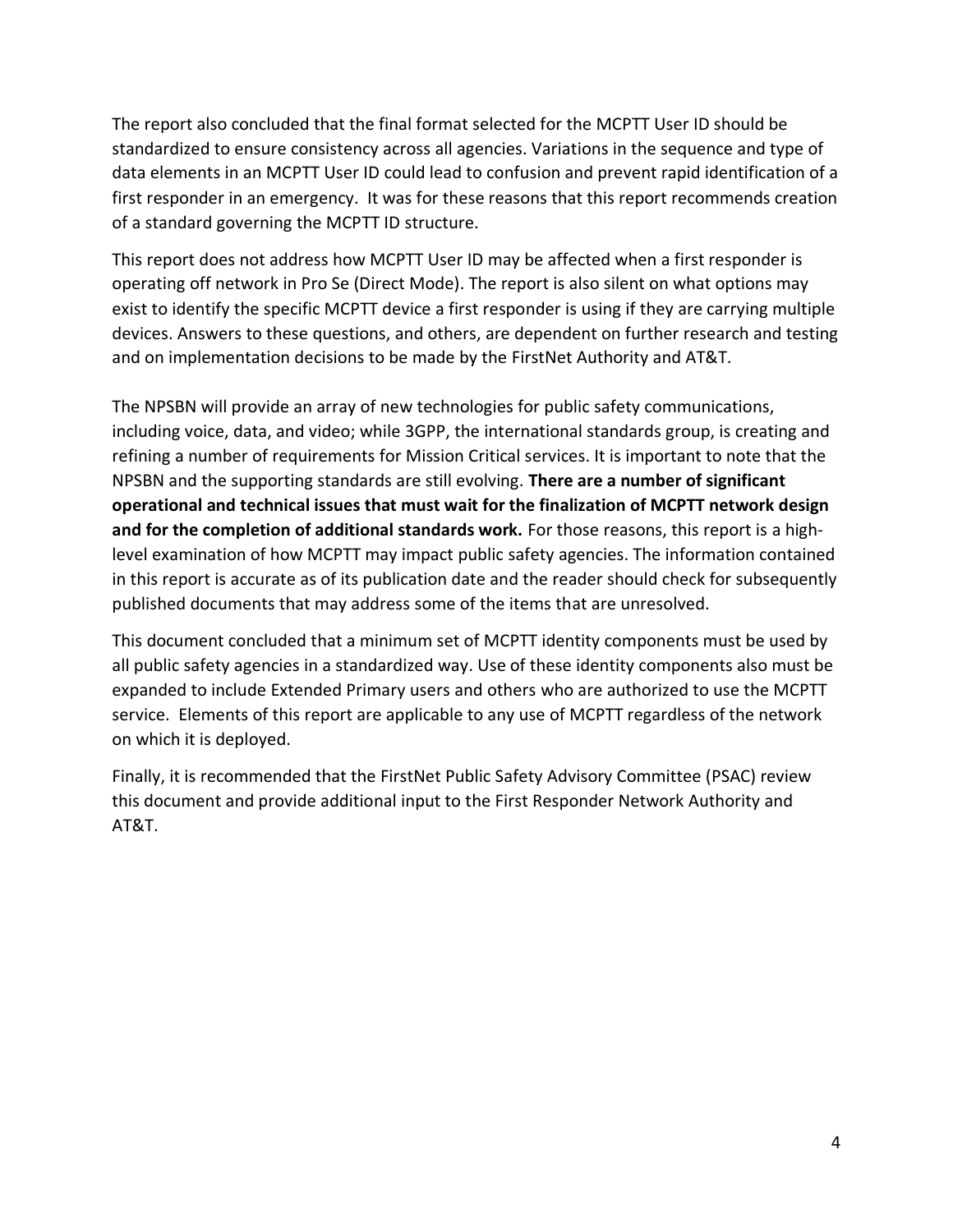# <span id="page-6-0"></span>**1. Introduction**

This report is a follow up to the recently completed LMR LTE Integration and Interoperability Report<sup>10</sup> published by NPSTC on January 8, 2018.

In that report, several follow-up actions were proposed to further study the impact of MCPTT on public safety agencies. Those recommendations were approved by the NPSTC Governing Board and included the following topics:

- 1. MCPTT User ID management
- 2. MCPTT impact on nationwide interoperability channel capabilities
- 3. Encryption issues with MCPTT and encryption interworking with LMR and LTE
- 4. LTE and MCPTT console issues

This report addresses the first action item regarding MCPTT User ID Management. Another NPSTC Working Group is currently addressing the impact of MCPTT on nationwide interoperability channel access. Work to address encryption issues and to study MCPTT consoles will occur sequentially following completion of this document.

The LMR LTE Integration and Interoperability Working Group met for 7 months between April and October 2018 to learn how MCPTT standards address first responder identity and to study the potential impact to public safety agencies. Presentations were received to better understand how LMR User IDs are leveraged by public safety agencies today and how 3GPP standards create a foundation for MCPTT profiles and user identity. Standards development is also underway in a joint working group operated by the Alliance for Telecommunications Industry Solutions (ATIS) and the Telecommunications Industry Association (TIA) to examine how LMR and MCPTT networks may be interworked. That group will examine the ability of MCPTT IDs to be exchanged with first responders are operating on LMR.

Management of first responder identity is a cornerstone to all efforts involving first responder safety and device security. Chapter 2 discusses the important role of Unit ID and other resources to effectively respond to emergency and crisis situations.

From a safety perspective, identity involves the need to rapidly understand which first responder is communicating and, in some cases, from which device a first responder is communicating. Management of first responder identity is complicated by the wide range of device assignment practices used by public safety agencies:

1. Assigned Device: A device that is used exclusively by a single first responder on a permanent basis. First responders may also be using more than one assigned device simultaneously.

 $\overline{a}$ 

 $10$  This report may be accessed on the NPSTC website at www.npstc.org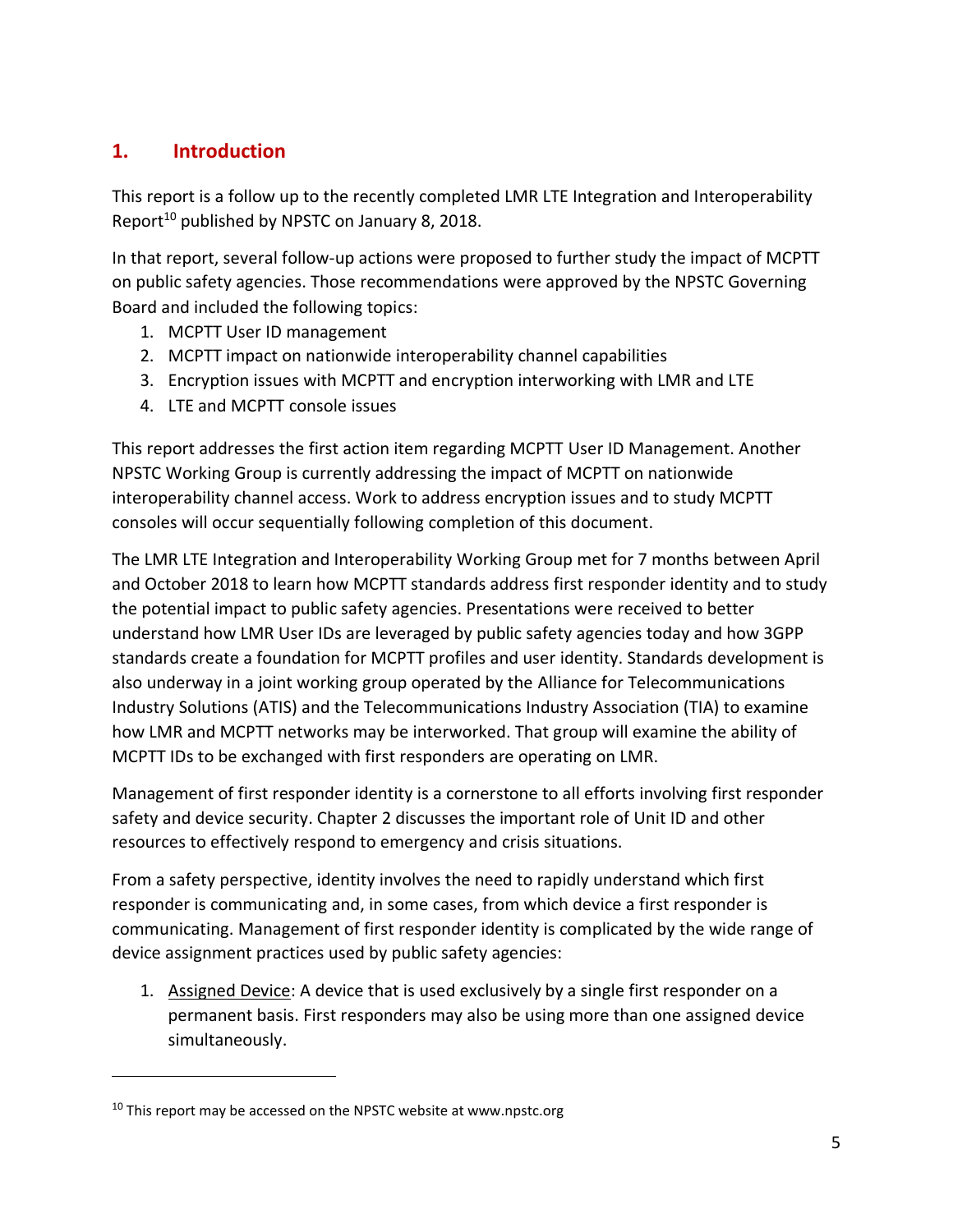- 2. Shared Device: A device that is exchanged among different first responders, including hand off of a device at shift change between day and evening unit personnel.
- 3. Simultaneous Use Device: A device that is used by more than one first responder simultaneously (e.g., MCPTT radio in a fire truck occupied by four firefighters).
- 4. Functionally Assigned Device: A device which is used by a group of personnel in an assigned area (e.g., an MCPTT device in a hospital emergency department, mobile command post, or fire station).
- 5. IoT Device: A device which supports first responder safety, which may be on a first responder's uniform or vehicle, and which may be capable of generating a distress call through the MCPTT application on behalf of the first responder.

Lengthy discussions were held on the minimum data elements needed to identify a first responder in an emergency. It was noted that other types of responders may also access public safety MCPTT talkgroups and need to be identified as they communicate or activate their emergency button. For example, secondary responders (also known as "Extended Primary" users) from public transportation and utilities may play a critical role at an incident scene. **Therefore, all authenticated users of the NPSBN who have been authorized to use the MCPTT service must have a standardized User ID.<sup>11</sup>**

A survey of public safety agencies participating in the Working Group was conducted which captured a large set of potential identity components**. While a minimum identity data set is recommended in this report, it is acknowledged that agencies may need to add other components to the MCPTT User Identity to meet their unique operational needs.**

It is important to note that MCPTT manages the identity of users in a very different way than public safety LMR systems and existing Push-To-Talk-Over-Cellular solutions. A first responder signs into an MCPTT application with their unique credentials and establishes their identity. In LMR systems, the first responder's radio may transmit a string of data that identifies the device they are holding.<sup>12</sup> MCPTT identity is also managed differently than existing Push to Talk over Cellular applications used by some public safety agencies, which typically use a cellular phone number to identify the device.

During the development of this report, additional issues and concerns were highlighted which relate to the need for a standardized first responder identity to support public safety operations.

<sup>&</sup>lt;sup>11</sup> Use of MCPTT, as with other Mission Critical Services, will require users to first authenticate (e.g., via some forms of credentials) with the Identity management server to retrieve tokens, which are then used to retrieve user profile information, including IDs, from the MCPTT server.

 $12$  In some LMR systems, no identity data is transmitted with the Push to Talk voice message.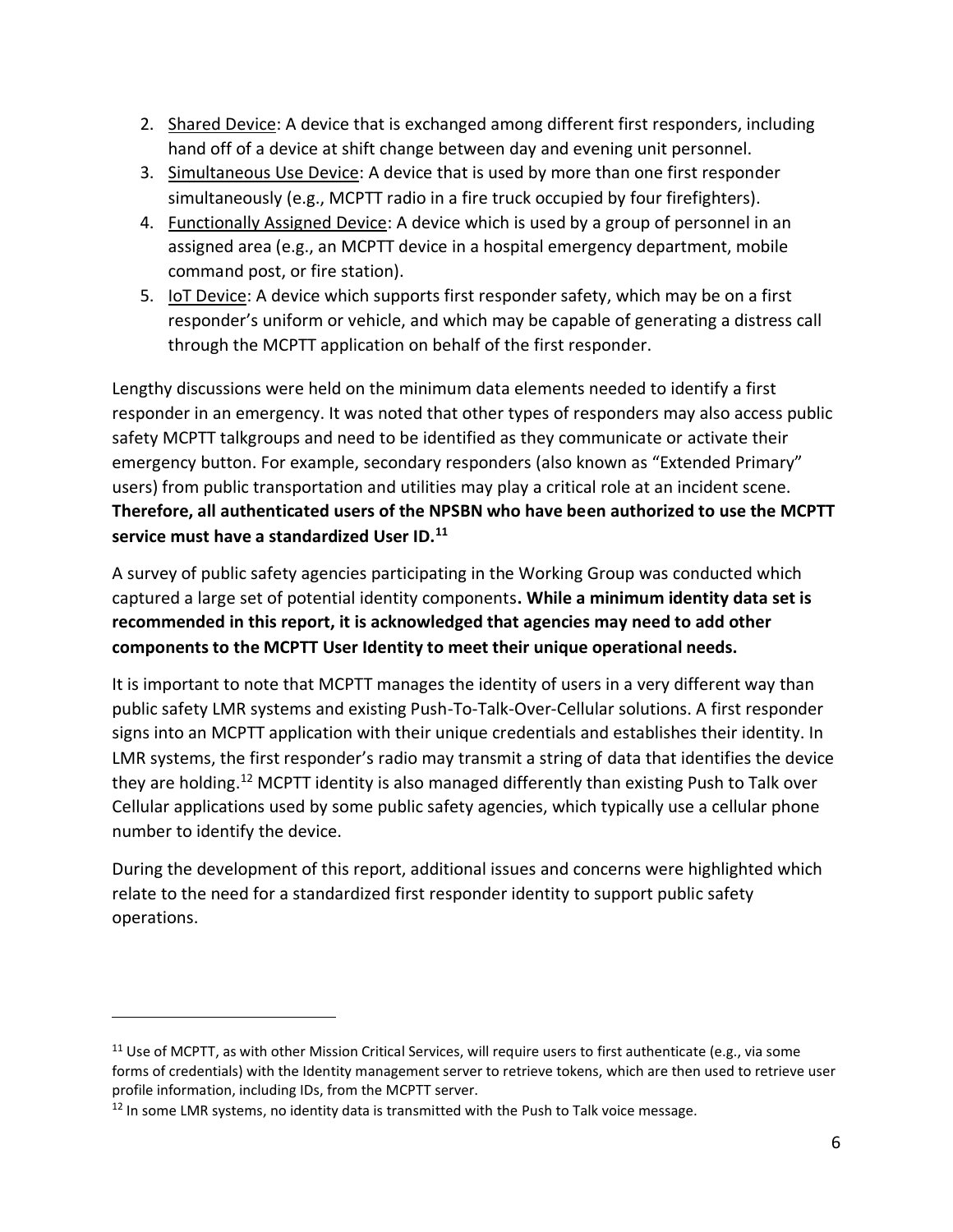- Public safety agencies need the capability to view a list of current users associated with a particular MCPTT talkgroup. This would include both traditional first responders as well as secondary responders (e.g., FirstNet Extended Primary users).
- First responders may be using more than one MCPTT device, which could include a vehicle mounted radio, a hand carried device, a tablet, and a smart phone. When a first responder transmits, it is important to know which device they used. For example, if a police officer calls for help at the scene of a burglary: Is the officer located at their vehicle, which is parked in front of the building, or are they on the 15th floor of the apartment building using their handheld device? It is currently unclear how a first responder's device information may be appended to their User ID. $^{13}$
- Standardized identity for users of MCPTT also extends to non-human components. First responders may be using MCPTT talkgroups to query an Artificial Intelligence (AI) assistant for information or to make a request for service. For example, a police officer at the scene of a traffic crash may switch to a designated talkgroup and say, "One Rotation Wrecker." The AI system would use the officer's identity to look up the incident being worked and then notify the next wrecker company on the rotation list.
- Standardized identity information originating from MCPTT could also be used to implement specific policy templates, including those that relate to alerting and notifications. A firefighter's biometric monitoring system could customize the alerting threshold for a high heart rate alarm, so it was relevant for that specific firefighter based on their MCPTT ID.
- The MCPTT User ID may also be used to identify the authorized voice of a first responder and restrict voice access to the device by others.<sup>14</sup>

Most existing MCPTT industry solutions are based on Release 13 of the 3GPP standard. Work is underway to finalize Release 15 of the standard while additional revisions and new work is starting for Release 16. This informs public safety agencies that MCPTT will continue to evolve as the standards efforts refine existing capabilities and add new ones. **A key take-away of this report is the need for public safety agencies to be aware that MCPTT is a very different solution than LMR and that it is still evolving.** 

# <span id="page-8-0"></span>**2. Importance of First Responder Identity**

 $\overline{\phantom{a}}$ 

The identification of each first responder is a critical factor for all public safety agencies and is especially important when using Push to Talk voice communications in tactical high-risk

<sup>&</sup>lt;sup>13</sup> It should be noted that 3GPP standards provide for the transmission of GPS location information during each transmission. But identification of the specific device is still necessary in order to determine which one has been stolen or is malfunctioning.

<sup>&</sup>lt;sup>14</sup> There are policy and technical issues surrounding voice access services, including use on shared devices. This item is noted as an example that the MCPTT User ID can support an array of other services and capabilities.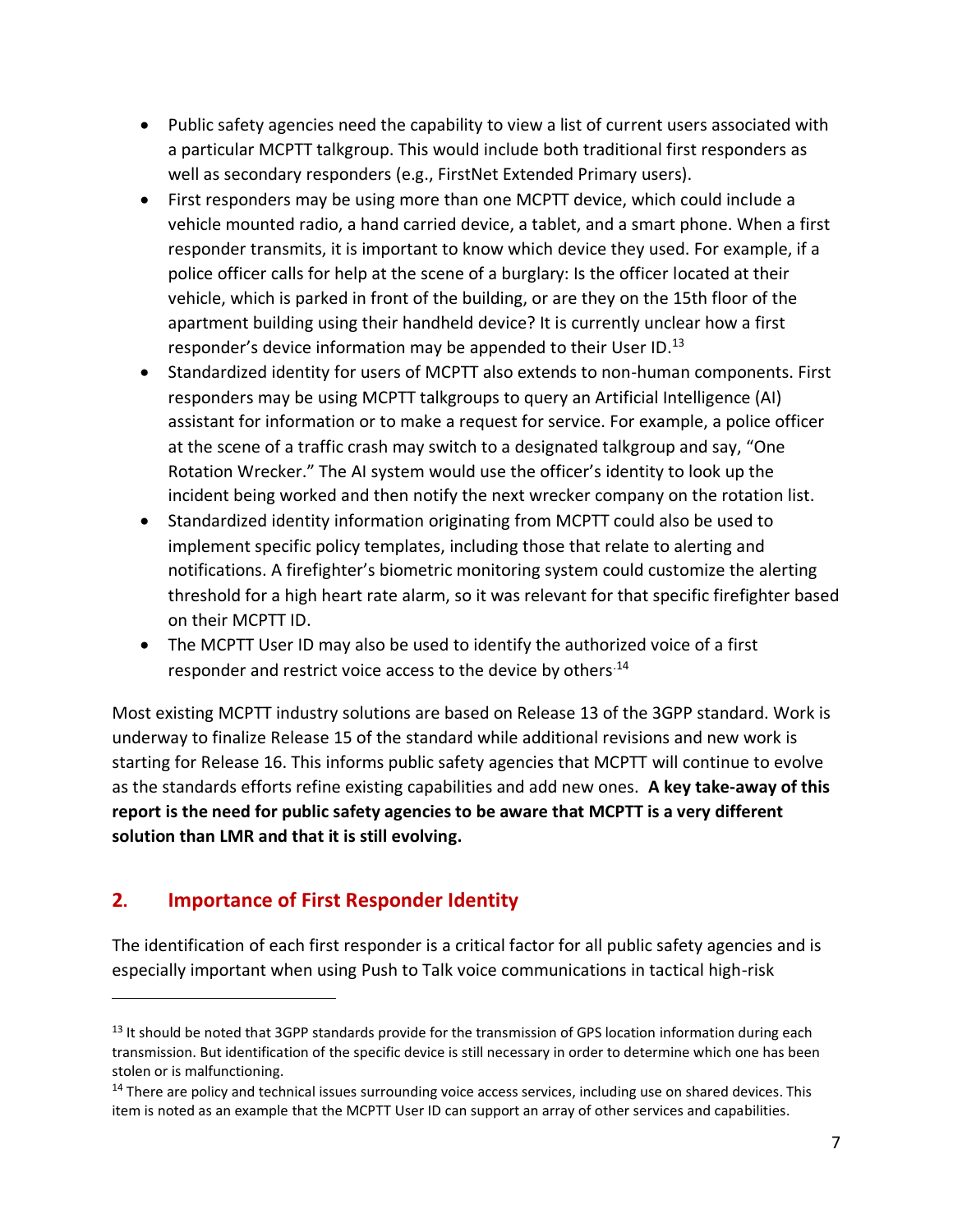situations. From an MCPTT perspective, first responder identity is important because it provides real time information on who is communicating. It also allows for the identification of a first responder whose transmission is garbled or otherwise hard to understand. Identity supports the emergency alerting feature when a first responder is in trouble and cannot speak. Finally, it assists in the identification of lost and/or stolen devices, so they can be disabled.

MCPTT will eventually allow a first responder to travel virtually anywhere and contact a nearby PSAP for information or assistance, even if that PSAP is hundreds of miles away from their home agency. The management of first responder identity is therefore significantly complicated by the nature of the NPSBN, which moves this function from a localized agency specific operation to a single nationwide network.

Rapid identification of public safety personnel should be possible in all of the following situations:

- When using MCPTT to call for help
- When using their MCPTT Emergency Call Button
- When a sensor connected to their MCPTT device detects an emergency and calls for help on the first responder's behalf, using the MCPTT application
- When they are communicating with their home agency
- When they are communicating with mutual aid agencies
- When they are outside their local area

As noted above, identity solutions must also address devices that may use the first responder's MCPTT device to transmit data and alerts. A public safety IoT [Internet of Things] device attached to a law enforcement officer's belt may automatically detect that the officer is in a struggle and transmit an alert using the officer's LTE device as the transmission hub. That alert may leverage the MCPTT identity of the officer when notifying the PSAP. Another IoT device may detect that an EMS unit has been involved in a collision and transmit a data alert using the paramedics MCPTT identity. Some IoT devices and sensors will connect directly to cloud services using their own network connection to the NPSBN or via a separate IoT network. Those devices should also transmit a standardized identity of the user to the PSAP. Additional study is needed on best practices to manage those issues.

While there are a variety of ways in which identity is used by first responders and their devices, this report is focused exclusively on MCPTT and User Identity. However, it is important to note that the need for first responder identity extends to any NPSBN user who is able to access MCPTT. Extended primary users, which include public transportation, utilities, and public works, frequently need to communicate with first responders at the scene of a major incident. They will likely be authorized to access MCPTT interoperability talkgroups and will need to be identified for the same reasons as those noted for first responders.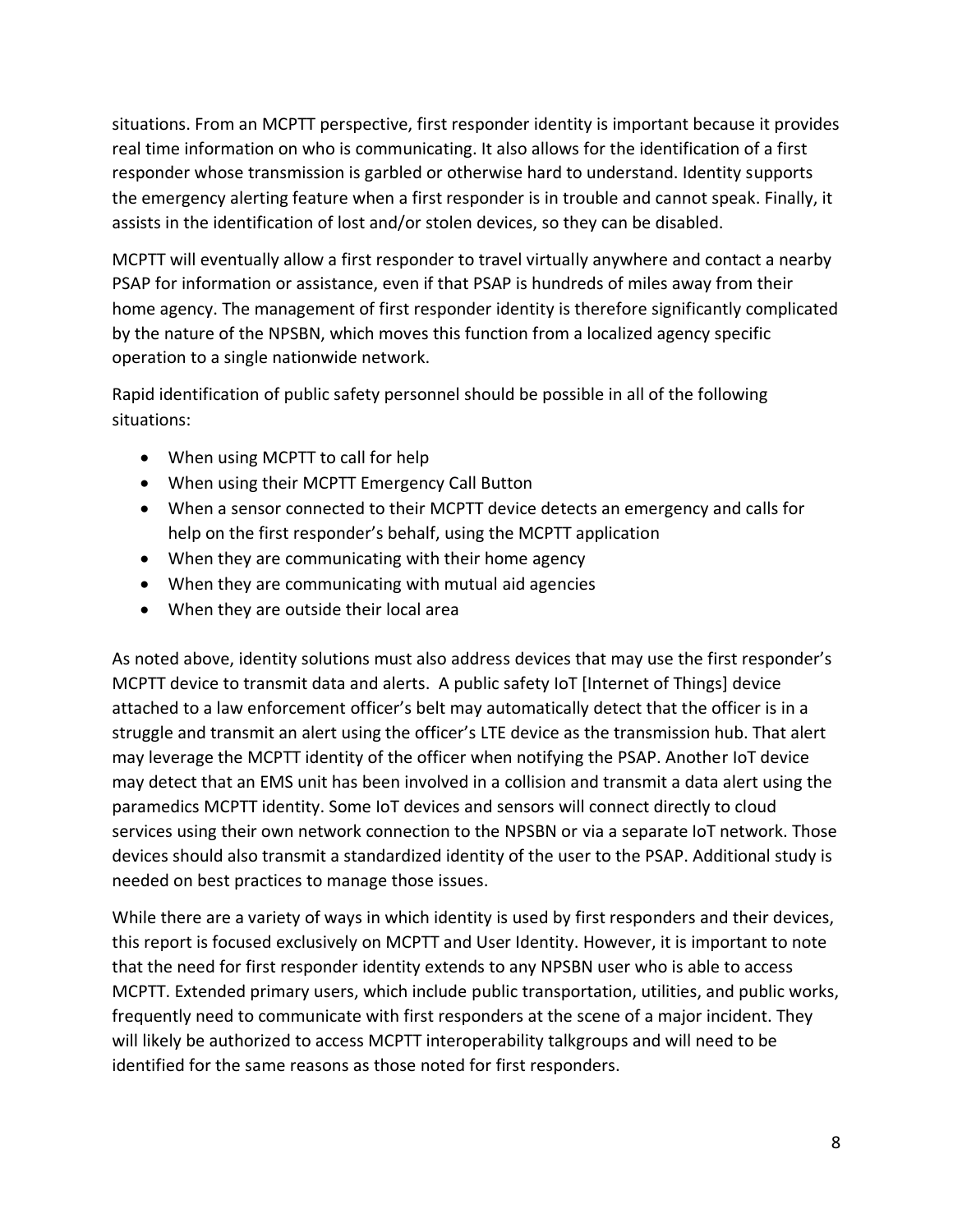Finally, beyond the need to standardize MCPTT identity processes, all devices and sensors will need to be provisioned with an appropriate and standardized identity. This includes any electronic component that may communicate with a public safety agency, including body worn cameras, IoT devices, and safety sensors.

# <span id="page-10-0"></span>**3. MCPTT Standards and Identity Data Elements**

The standards which define MCPTT were created by the 3<sup>rd</sup> Generation Partnership Project (3GPP) which continues to enhance and refine them. 3GPP is an international standard setting body that provides collaboration between groups of telecommunications organizations.

Most existing MCPTT industry solutions are based on Release 13 of the 3GPP standard. The FirstNet Authority has indicated that it will require MCPTT applications on the NPSBN to use Release 13 as the baseline. However, work is currently underway to finalize Release 15 and new work is starting to define Release 16. Public safety agencies should be aware that MCPTT will continue to evolve as the standards work refines existing capabilities and adds new ones.

There are a variety of identification systems and schemes associated with public safety communications. It should be noted that MCPTT requires that a user be signed into the application to use the service. This is different than with LMR devices where anyone can pick up the radio and make a transmission or activate the Emergency Call Button. This is because security for all LTE Mission Critical Services is bound to the user and not the device.<sup>15</sup>

To access MCPTT, a first responder must initiate a series of specific steps, which are described below in general terms:<sup>16</sup>

- A first responder **turns on** their device (the network sees that it is an authorized device and allows it to connect).
- A first responder **unlocks their phone** (with a PIN number or biometric data) to access applications and services.
- A first responder **opens the MCPTT application** and signs in with their credentials (and is then authorized to use the application).

While not addressed in this report, Identity, Credentialing, and Access Management (ICAM) solutions play a role in the management of first responder devices and may support a "Single Sign On" (SSO) solution. SSO would enable multiple software applications to receive log on credentials without the first responder having to sign in to each one individually. There is an

<sup>&</sup>lt;sup>15</sup> It should be noted that while this approach provides enhanced security, it will not be possible for a first responder or citizen to pick up a device and call for help if that device is not logged in and authenticated. <sup>16</sup> The three steps identified provide a high-level overview of a more complicated process with multiple steps.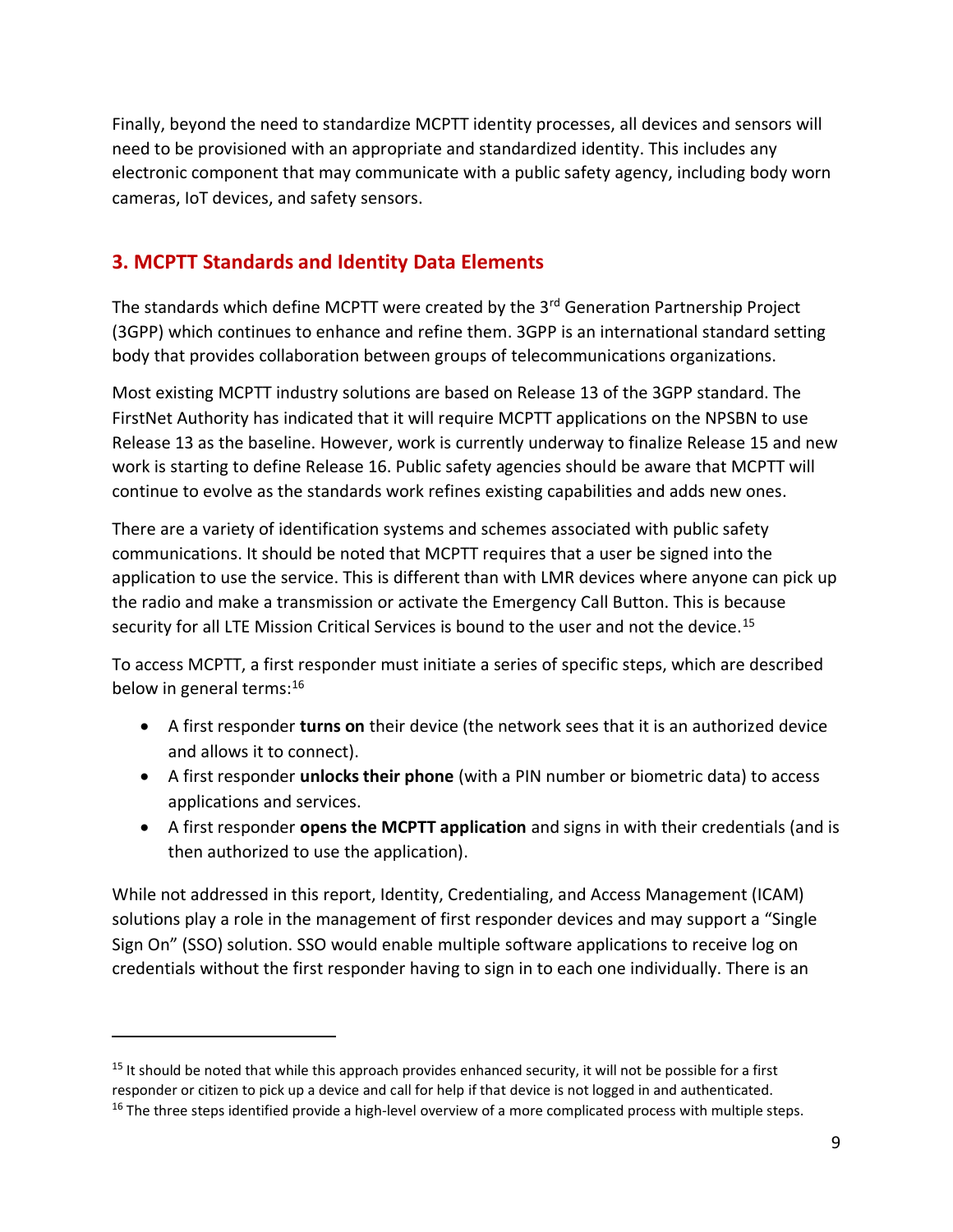extensive set of 3GPP standards related to MCPTT that govern all of these processes. Additional standards also exist for a wide range of other mission critical services.

Current 3GPP standards<sup>17</sup> establish three ways to identify an MCPTT user:<sup>18</sup>

- 1. MCPTT **User ID**
- 2. MCPTT **User Alias**
- 3. MCPTT **Functional Alias**

Each of these data fields is controlled by the public safety agency that provisions the user. This information is stored in a first responder's MCPTT User Profile, which is maintained on an MCPTT Server. This data is not hard coded to the device as is the case with LMR radio identity information.

The following sections provide specific information on each of these MCPTT identity elements:

**MCPTT User ID.** The first data element used to manage identity is the MCPTT User ID. 3GPP standards require that the User ID be unique (e.g., it cannot match any other MCPTT User ID). The User ID is formatted as a Uniform Resource Identifier (URI) and is structured like an email address<sup>19</sup> (e.g., John.Smith@OrangeCountyFire.FL). The MCPTT User ID structure provides significant flexibility for the creation of a first responder's identity.

**MCPTT User Alias.** The MCPTT User Alias is a free text data field.<sup>20</sup> It has no prescribed data structure and the data is not required to be unique. It could be used to store supplemental information based on local agency needs. For example, an agency could use this data field to hold a secondary identity for the user (like a permanently assigned CAD Unit Number) or it could be used to store additional contact information (like their cell phone number). This data field may also be used to store information on a first responder's credentials and special skills.

**MCPTT Functional Alias.** The MCPTT Functional Alias is a new capability that is included in 3GPP Release 15. It allows a local agency to assign a specific functional role to a first responder. This is designed to be dynamic in nature and updated on an as needed basis. For example, a unit at the scene of a warehouse fire could be designated as the "incident commander" while another unit could be designated as the "evacuation supervisor." This could support the ability to assign an ICS position<sup>21</sup> to specific first responders based on their role at the scene of the emergency. It could also be used by public safety agencies for other purposes. This data field is

<sup>&</sup>lt;sup>17</sup> See 3GPP Standard 23.179 and subsequent revisions for information on MCPTT Release 13.

<sup>&</sup>lt;sup>18</sup> 3GPP standards also define various group identifiers and attributes for each user.

 $19$  The URI will support approximately 2,000 characters in overall length, and each specific element of the User ID is limited to 57 characters.

<sup>&</sup>lt;sup>20</sup> The URI will support approximately 2,000 characters of data.

<sup>&</sup>lt;sup>21</sup> The National Incident Management System (NIMS) has a structured set of roles and responsibilities for personnel operating at the scene of an emergency.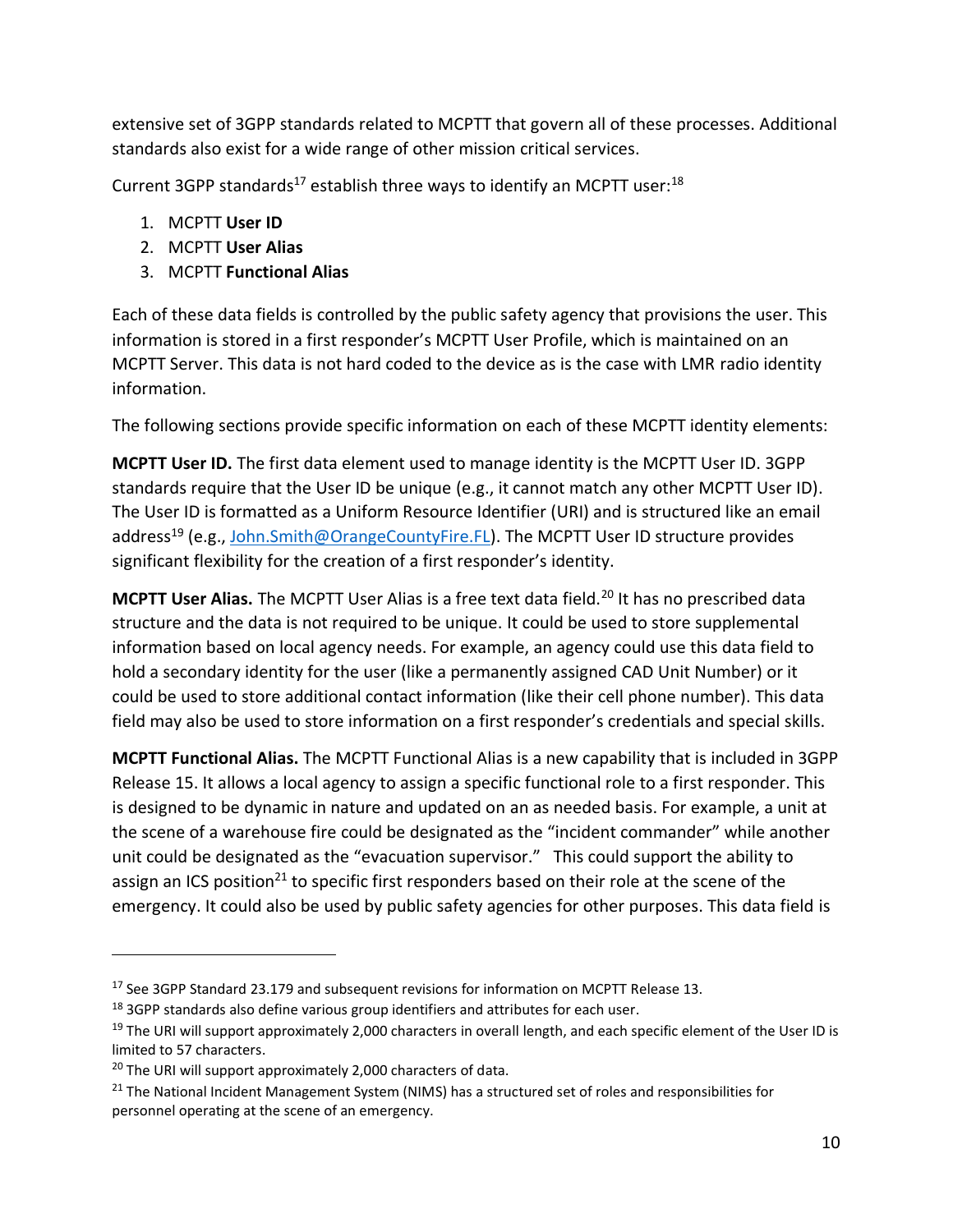also designed to look like an email address. 3GPP standards note that the Functional Alias data should be structured and used in a consistent way, but the standard does not prescribe a set of valid entry codes for this data field. The Functional Alias could be designed so that an assignment is selected from a drop-down list of standardized options.

Specific recommendation on the use of these three data fields is provided in Chapter 4.

Public safety agencies will need to access the identity information contained in each of the three data fields. These fields are a part of a larger MCPTT User Profile, which contains additional information.<sup>22</sup> It is likely that industry will create an interface that will feed MCPTT data into an agency's CAD system (or other technology) where additional data mapping can occur and where this data can be aggregated with other information.

This approach may provide the same type of data translation that occurs today when radio ID data is exported from a public safety LMR system into another database or technology platform. For example, MCPTT data may be converted by the agency's CAD system to display the first responder's current CAD Unit ID (instead of their specific personal identity). Vendor software could access multiple databases and provide important information to the PSAP, beyond what is available from the MCPTT system. This process is further described in Appendix A.

In order to fully leverage the first responder identity information described in this chapter, public safety agencies may need additional capabilities, including:

- The ability for PSAPs to immediately visualize identity information of any user who is communicating on an MCPTT talkgroup.
- The ability for the PSAP to visualize additional information about a first responder that may be contained in the MCPTT Alias or MCPTT Functional Alias.

# <span id="page-12-0"></span>**4. Recommendations for MCPTT Identity Management**

 $\overline{\phantom{a}}$ 

This chapter offers specific recommendations for the management of first responder identity in MCPTT. These recommendations are based on a review of various MCPTT data fields and follow lengthy discussion on the minimum amount of information that a communications center would need in order to identify a first responder in distress. Beyond first responder safety, public safety agencies will also use MCPTT identity information on a daily basis to support operations. While the main focus of this chapter is on identification of first responders, it is important to note that Extended Primary and other critical infrastructure users of MCPTT must also adopt the same standardized approach. These other entities may be communicating with

 $^{22}$  3GPP Release 15, Section 24.484 provides a complete list of the XML data elements included in the User Profile.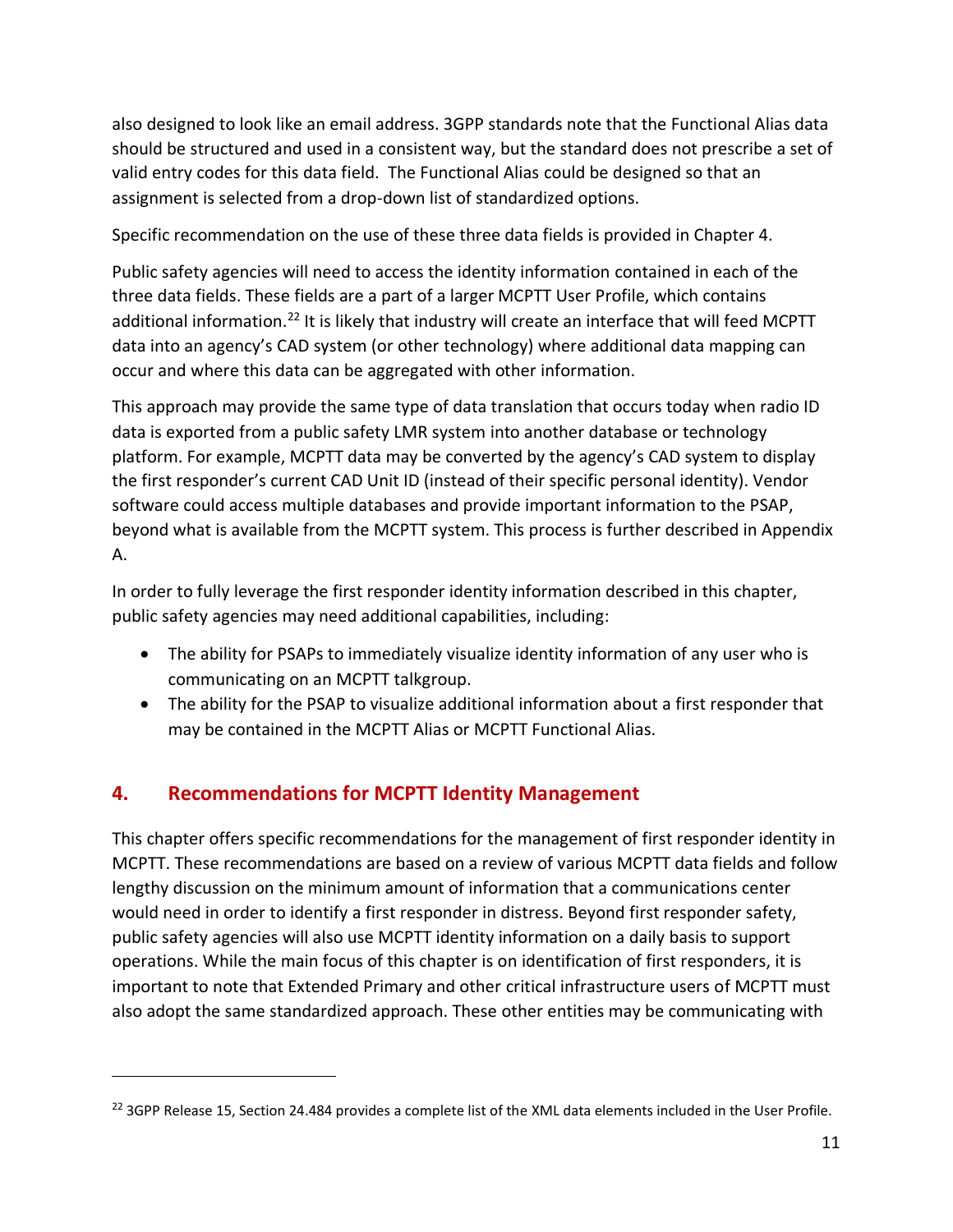first responders on public safety interoperability talkgroups and must be identified for safety and operational reasons.

This report recommends the use of a specific MCPTT data field as the primary location for first responder identity. It further recommends a core set of data elements which should be considered the minimum necessary to identify a first responder. These recommendations represent the collective input of public safety agencies and other stakeholders based on operational requirements

It is recommended that the MCPTT User ID be adopted as the standardized location to store primary information about a first responder's identity.

Public safety agency representatives were surveyed to determine which specific pieces of identity data should be considered essential in order to identify a first responder or MCPTT device in an emergency. Two groups of user equipment were identified. They include MCPTT users who are assigned a specific device and use their personal log-on credentials, and MCPTT consoles and specialty devices, which are shared by multiple users and which do not have an individual user signed on. Each of these two groups have unique identity requirements that must be addressed separately.

#### **Group 1: MCPTT Individual Users**

 $\overline{\phantom{a}}$ 

This is a typical user configuration where a first responder signs into the MCPTT application on a device issued to them. This may be a permanently assigned device or a shared device that they are using for their shift. Five identity data elements are recommended as the minimum necessary to identify these first responders:

| MCPTT ID ELEMENT           | <b>EXAMPLE</b>                | Comment                                                                                                                                                                                        |
|----------------------------|-------------------------------|------------------------------------------------------------------------------------------------------------------------------------------------------------------------------------------------|
| Responder First Name       | John                          |                                                                                                                                                                                                |
| Responder Last Name        | Smith                         |                                                                                                                                                                                                |
| Responder ID Number        | 79332                         | Agency assigned Badge or ID number                                                                                                                                                             |
| <b>Agency Name</b>         | <b>King County</b><br>Sheriff | The full agency name should be used and not<br>the agency's city or county name.                                                                                                               |
| Agency State <sup>23</sup> | WA                            | The first responder's home agency state<br>would be necessary to identify the correct<br>public safety agency, especially if an itinerant<br>user called for help outside of their local area. |

 $23$  The suffix "US" could be used to identify federal agencies, but this report does not make specific recommendations for federal users of MCPTT.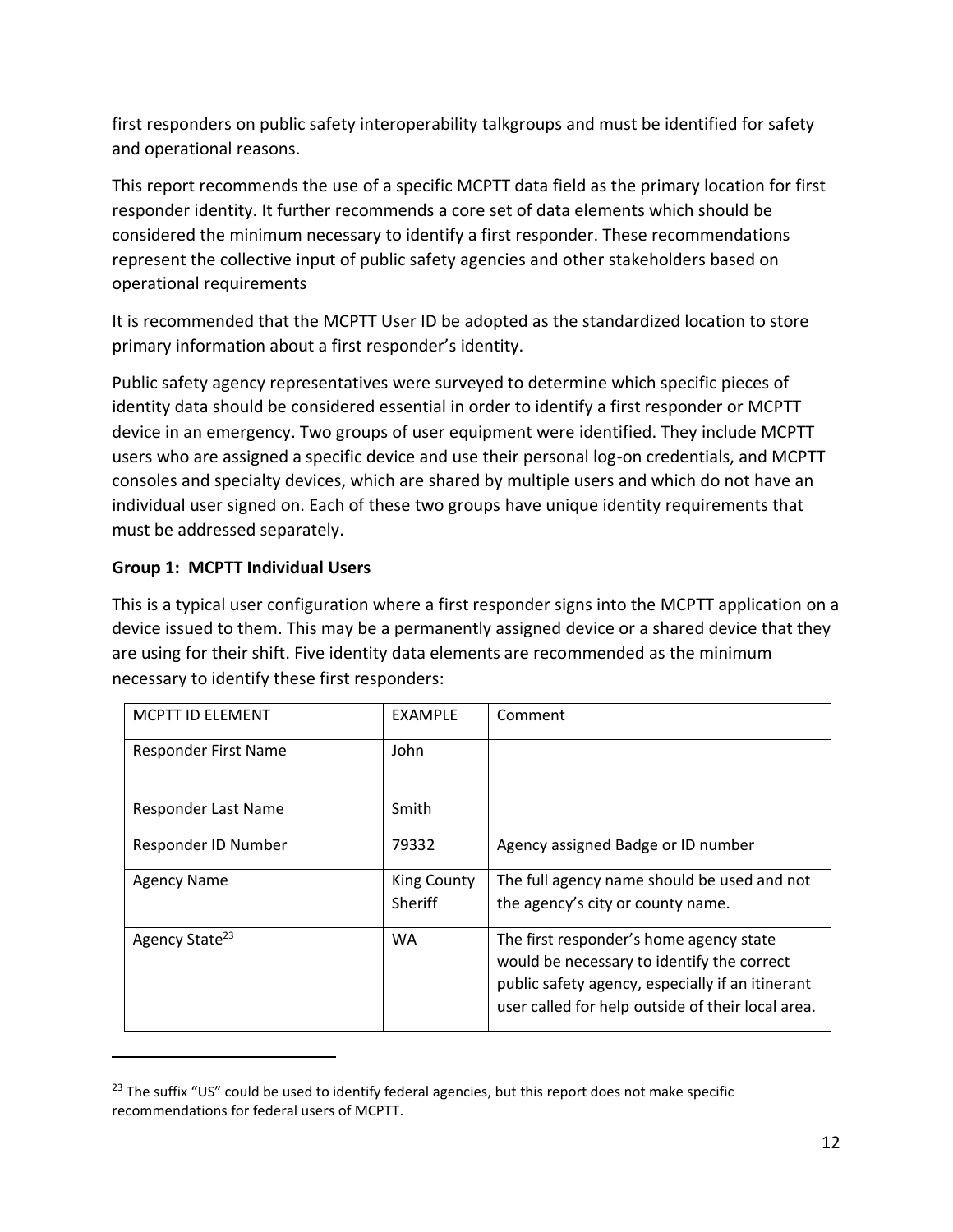An example of the MCPTT User ID resulting from this recommendation would be: **John.Smith.79332@KingCountySheriff.WA**



#### **Group 2: MCPTT Consoles and Specialized Uses**

This MCPTT configuration supports dispatch consoles and other specialized equipment. In some cases, as with MCPTT consoles, the public safety agency may want a functional name to be displayed (e.g., "Patrol West") vs. the name of the dispatcher staffing the console. In other cases, MCPTT radios may be located in hospital emergency departments, fire stations, emergency operations centers, and mobile command posts. Those MCPTT devices would be used by a group of authorized personnel and a functional name would be preferred over the display of the name of a single first responder.

Three identity elements are recommended as the minimum necessary for this group:

| <b>MCPTT ID ELEMENT</b>        | <b>EXAMPLE</b> | <b>COMMENTS</b>                                               |
|--------------------------------|----------------|---------------------------------------------------------------|
| <b>MCPTT Functional Name</b>   | FireStation73  | This identifies where the MCPTT<br>application is to be used. |
| Responder Agency Name          | LACountyFire   | This identifies the home public safety<br>agency.             |
| Responder Agency<br>State $24$ | CA             | This identifies the first responder's home<br>agency state.   |

Examples of the MCPTT User ID resulting from this recommendation would be: FireStation73@LACountyFire.CA (shown in the table above) HarborviewED@KingCountyEMS.WA MobileCommandPost1@GainesvillePolice.FL PSAPSupervisor@AtlantaPolice.GA

<sup>&</sup>lt;sup>24</sup> See footnote #21 regarding the use of the suffix "US" to support federal users.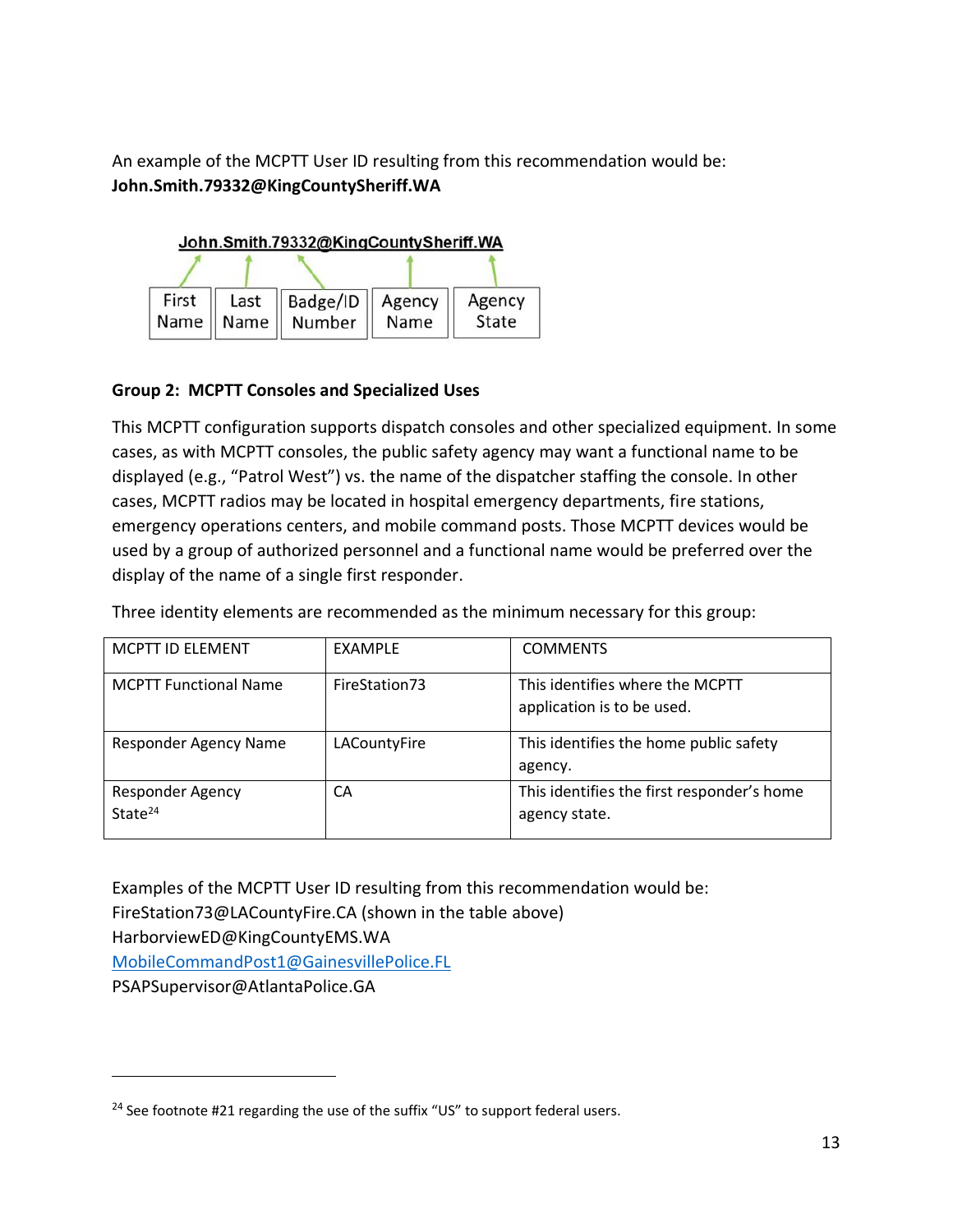

Beyond the minimum data fields recommended in this report, the issue of data formatting and sequence must be addressed to ensure consistency across the wide variety of public safety agencies and other entities who will use MCPTT.

This report recommends the standardized sequence noted in the above examples. This includes first name followed by a period, the last name followed by a period, the Agency ID/Badge number following by the "@" symbol, followed by the agency name and a period, and then the identity of the state the public safety agency is in. The use of standard U.S. postal code assignments for the state would also support cross border interoperability with Canada as their provinces also use two letter postal codes that are unique to those used in the U.S. This suggested format must be vetted by the FirstNet Authority and AT&T to ensure that it will meet the technical requirements for MCPTT implementation. Further, the FirstNet Authority's Public Safety Advisory Committee (PSAC) should review these recommendations and provide input.<sup>25</sup>

A standardized approach to the creation of MCPTT User IDs is essential in order to achieve the goal of rapid identification of a first responder in an emergency. Variations in the MCPTT User ID could lead to confusion and delay the arrival of assistance in an emergency. For example, in the absence of a standard, a public safety agency may elect to use the first responder's email address as their MCPTT User ID. This would result in a wide range of different formats and missing information. For example, a firefighter working for the City of Kent, Georgia, may be assigned the following MCPTT User ID by the agency administrator:

• **John.Smith@KentFire.GA**

(correct User ID syntax based on recommendations in this report)

- **John.Smith@Kent.GA** (no agency name assigned)
- **John.Smith@KentFire.gov** (no state identified, there may be multiple cities named Kent) (use of "gov" at end of User ID to emulate email address)
- **John.Smith@CityofKent.GA** (variation of the city name)

<sup>&</sup>lt;sup>25</sup> These recommendations could also be shared with other LTE operators including public safety broadband networks in adjoining countries.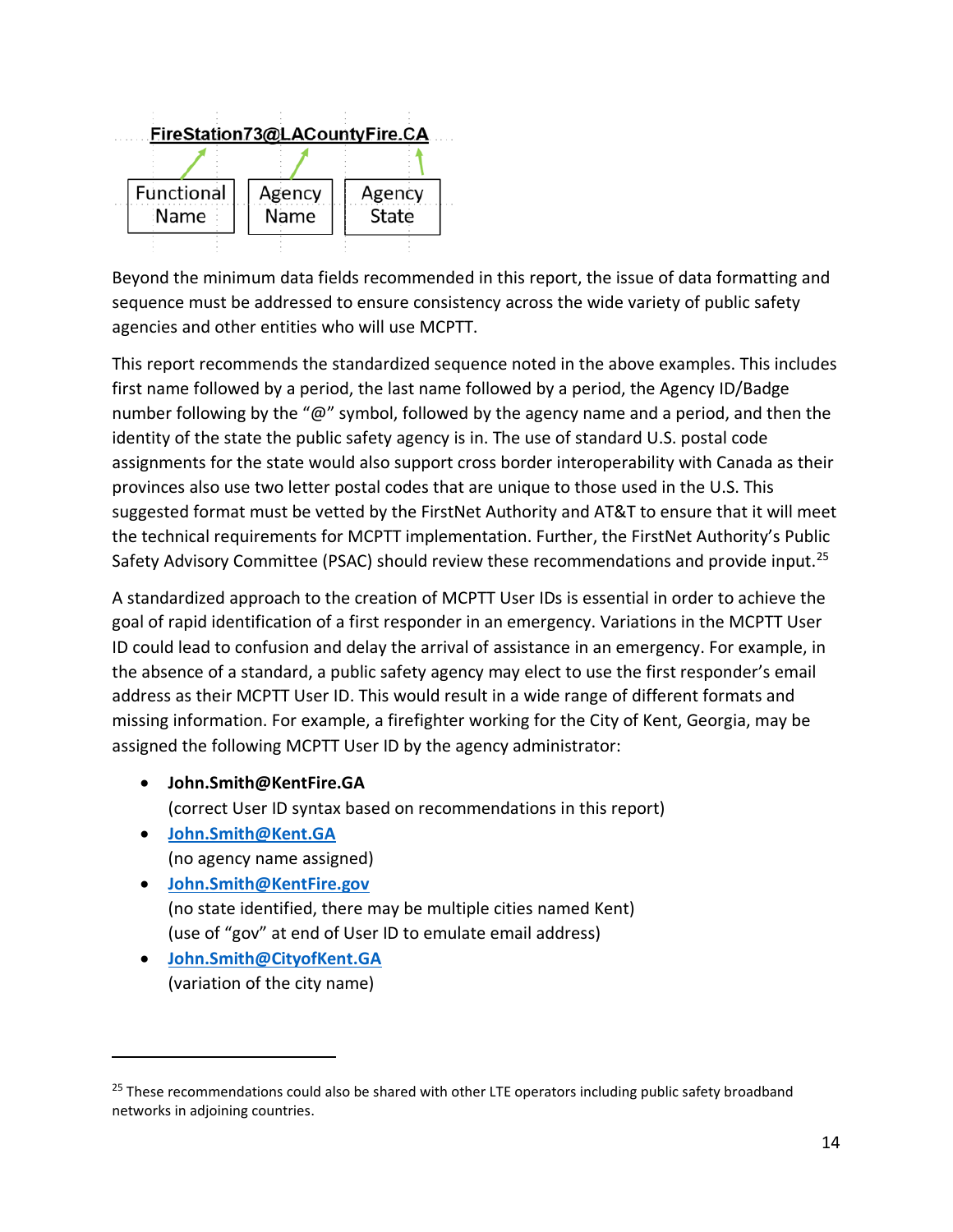### • **John.Smith@KentFireOperations.GA** (variation including the fire department's division name)

It should also be noted that public safety agencies may need to include additional identity data elements based on their unique operational needs. For example, a metropolitan sized public safety agency with a large number of personnel may desire to include the specific division that the first responder is assigned to. Other agencies may want to include the rank of the first responder to help identify personnel who are authorized to take command of an incident.

Public safety agencies may also need to include additional data elements beyond the functional name for MCPTT specialty devices. For example, an agency may want to include the hardware device name (MDC1210), the type of device (laptop), and the device's installed location (Vehicle 1213) as they create the User ID for the device.

These additional data elements could be accommodated by adding them to the end of the standardized MCPTT User ID. In this way, interfaces and APIs could receive a structured data stream of the core identity elements. Public safety agencies could still leverage the use of the additional data elements by working with their technology vendors to modify their interface applications.<sup>26</sup>

The two other MCPTT Identity Elements, **MCPTT Alias** and **MCPTT Functional Alias** are also available for use by public safety agencies. The MCPTT Alias data field is unstructured free text and allows an agency to store any type of information it desires.

The **MCPTT Functional Alias** allows a public safety agency to assign a dynamic task to a first responder. For example, it may be used to note that the user is a member of the command staff. It may also be used on a dynamic basis to flag an MCPTT user as the Incident Commander at the scene of an emergency. This real time update may be initiated by the communications center (via an interface from the agency's CAD system or other technology system). There are a number of unresolved issues with the Functional Alias, including a decision on whether to place structured status information in a drop-down menu to ensure consistent utilization by public safety agencies. If this data field is left unstructured, public safety agencies will invariably use any text entry format or abbreviations that they desire. This would make it difficult for the PSAP or the COML to identify key members of the ICS structure. For example, if selected members of the Incident Command team needed to have their priority level uplifted, it would be difficult to quickly identify them if each agency used their own nomenclature and abbreviations. It is therefore recommended that this data field be standardized, and public safety agencies should select options from a drop-down menu.

<sup>&</sup>lt;sup>26</sup> An example of how P25 LMR data is leveraged by public safety agencies today is included in Appendix A.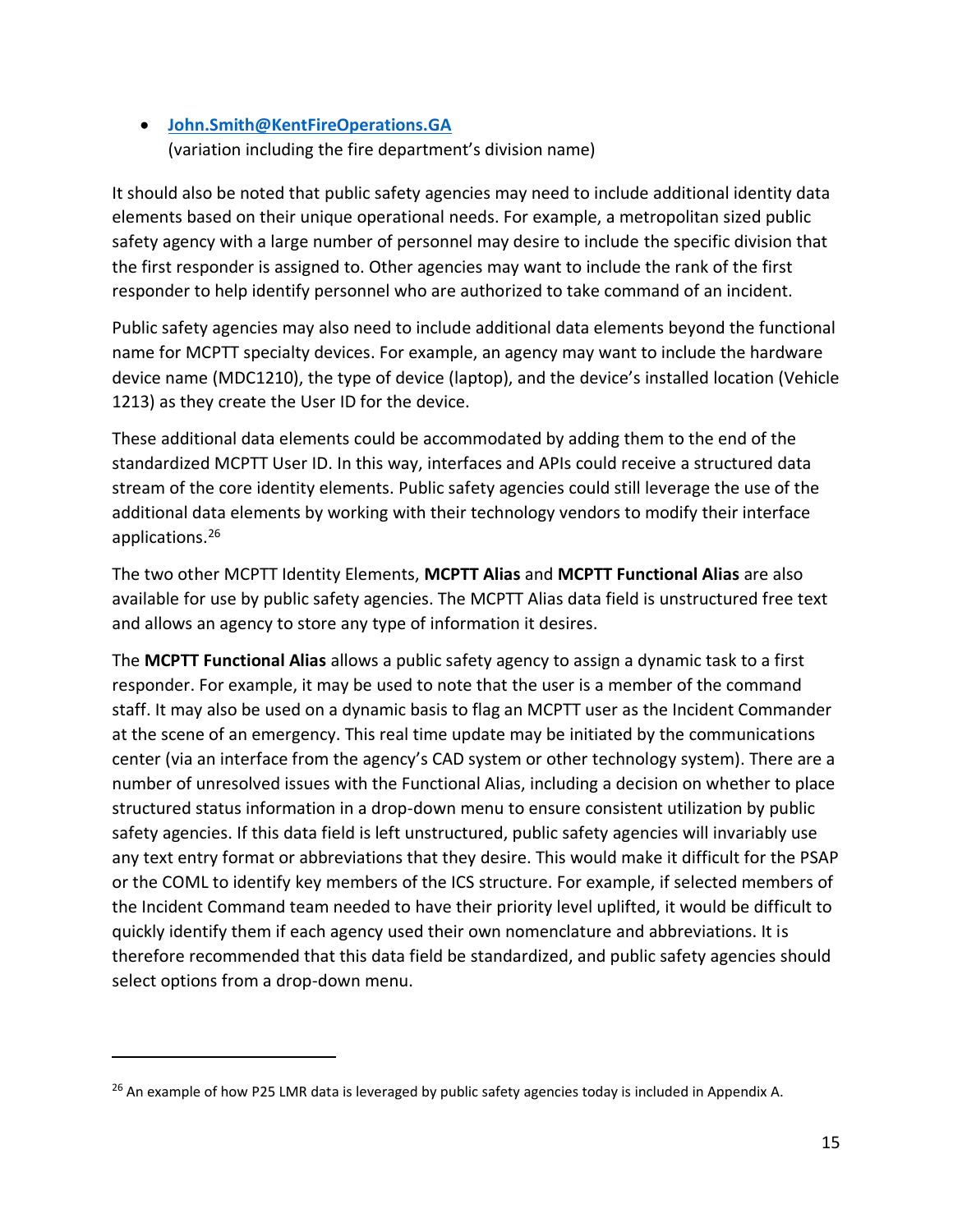### <span id="page-17-0"></span>**5. Conclusions and Next Steps**

The nationwide coverage provided by the NPSBN will allow public safety personnel using MCPTT to communicate with almost any other agency, including those far removed from their traditional service area. Personnel providing mutual aid or traveling through another agency's service area may need to request urgent assistance or request additional information about their assignment. A key component of first responder safety is the ability for the PSAP to immediately determine the identity of those users, especially those in distress. This report provides high-level recommendations on the potential use of various MCPTT data fields to create a standardized approach to managing first responder identity.

This report is also designed to increase awareness of these issues by public safety agencies as they consider implementation of PTT and MCPTT services and to raise awareness with key stakeholders, including local, regional, tribal, and state coordinating entities.

Finally, it should be noted that many questions surrounding the implementation of MCPTT cannot be answered at this time as 3GPP standards are updated and as the FirstNet Responder Authority and AT&T finalize the MCPTT system design and architecture.

The following recommendations are made:

**Recommendation #1:** The MCPTT User ID should be the designated data field for first responder identity and should also be used by Extended Primary users.

**Discussion**: Of the three data fields available in MCPTT, the User ID is the most logical choice to assign for first responder identity because it requires a unique ID. It is critically important that any NPSBN user who has access to MCPTT be identified in a standardized way. This includes Extended Primary users who represent secondary responders including transportation, utilities, and other critical infrastructure support entities.

**Recommendation #2**: A minimum set of core identity components should be designated as mandatory during the creation of MCPTT IDs.

**Discussion**: While public safety agencies may need flexibility to include additional data elements in the User ID, a minimum set of mandatory identity components must be established. These minimum components should be sufficient to identify a first responder who is communicating with a public safety agency that is not their home organization. This report offers recommendations on a set of mandatory elements for MCPTT users and a different set for MCPTT consoles and other specialty devices. Extended Primary users must also adopt these core identity components to prevent ambiguity in their MCPTT display identity when they communicate with public safety agencies.

**Recommendation #3:** The MCPTT User ID data field should be standardized so that public safety agencies will enter the required information in a specific structured order.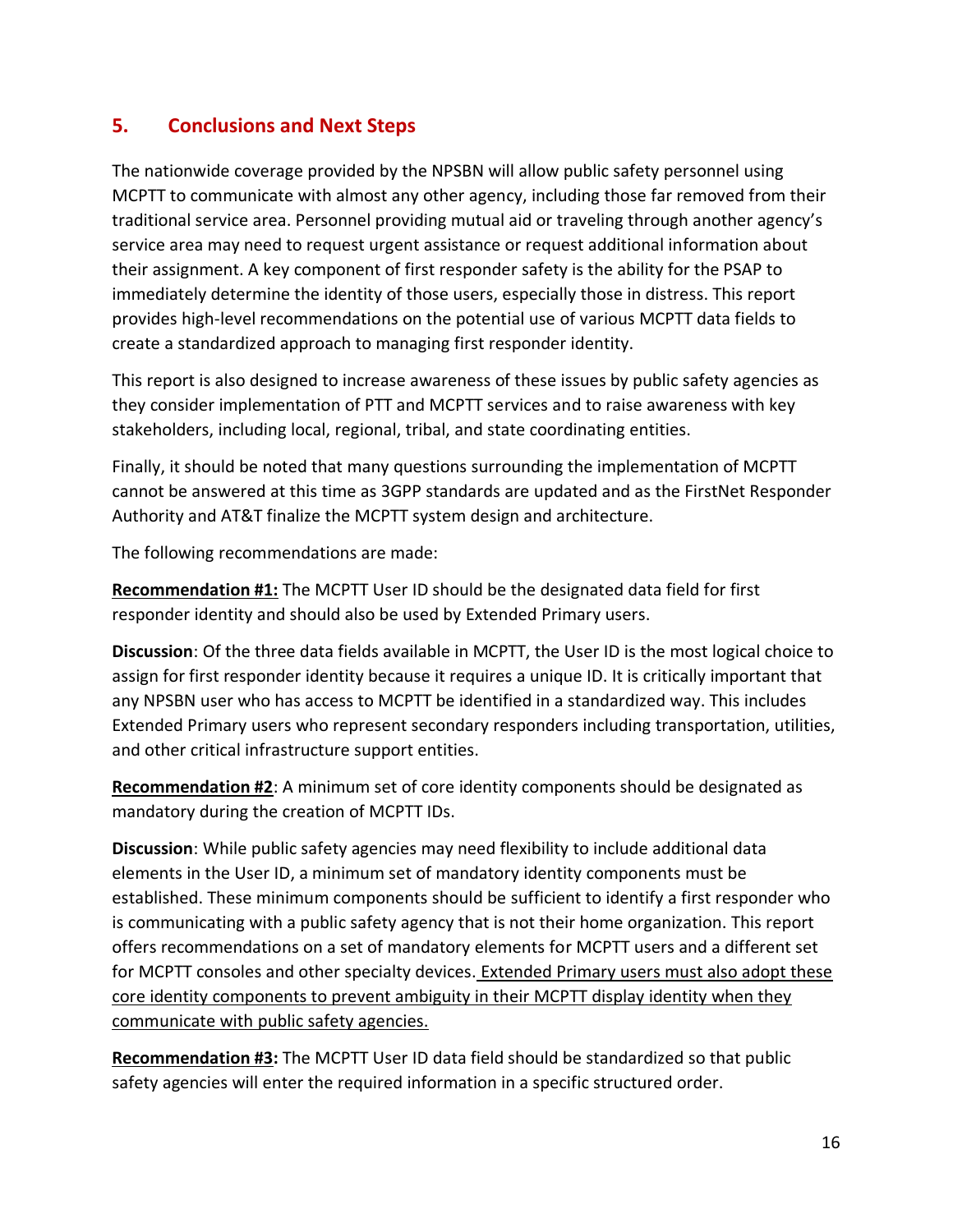**Discussion**: Identity information must be provided quickly and in a standardized format during an emergency. Personnel in the PSAP should not receive identity information in varying formats based on individual agency preferences. While this report does not recommend a specific entity to create the standardized identity structure, the FirstNet Authority should make that determination and leverage the expertise of the PSAC and other public safety associations and organizations. The local control software used to provision new user accounts on the NPSBN should be programmed to require that identity information be formatted in the correct manner.

**Recommendation #4:** The MCPTT Functional Alias data field should be standardized and public safety agencies should select options from a dropdown menu. Consideration should be given to ensure that this data field has sufficient flexibility to be used for day-to-day operations as well as during major incidents.

**Discussion**: The MCPTT Functional Alias field is a new feature offered by 3GPP in Release 15 and is designed to track the functional task assigned to a first responder at an incident scene. For example, an MCPTT user may be assigned as the Incident Commander. 3GPP designed this data field to support a set of fixed selections which would standardize the format of the information, but decisions on selection options would be left the entity implementing the service. If this data field is instead used for unstructured free text entries, it will dramatically reduce the functionality. This report advocates for the creation of structured data selections but does not offer specific suggestions for content. This issue needs greater study by a larger set of stakeholders to achieve a consensus on an appropriate list of incident functions.

**Recommendation #5:** Additional research should be conducted to determine what issues may impact first responder identity when the MCPTT user is in **Direct Mode**.

**Discussion**: There are many questions surrounding the use of direct mode proximity services in MCPTT, which are also known as "Pro Se." Pro Se allows for direct device-to-device transmission of voice, data, and video. It is unclear at this time how the MCPTT User ID will be transmitted when a first responder switches to direct mode.

**Recommendation #6:** Additional research should be conducted to determine how a first responder may be identified when they are using **two or more MCPTT devices** at the same time.

**Discussion**: It is highly likely that first responders may be equipped with more than one device that is capable of accessing MCPTT. This may include a handheld device, a vehicle mounted device, and a tablet. If a first responder radios for emergency assistance, the PSAP must be able to determine from which device the call for help originated. It is unclear at this time how the MCPTT application may leverage information on the device hardware in conjunction with the MCPTT User ID.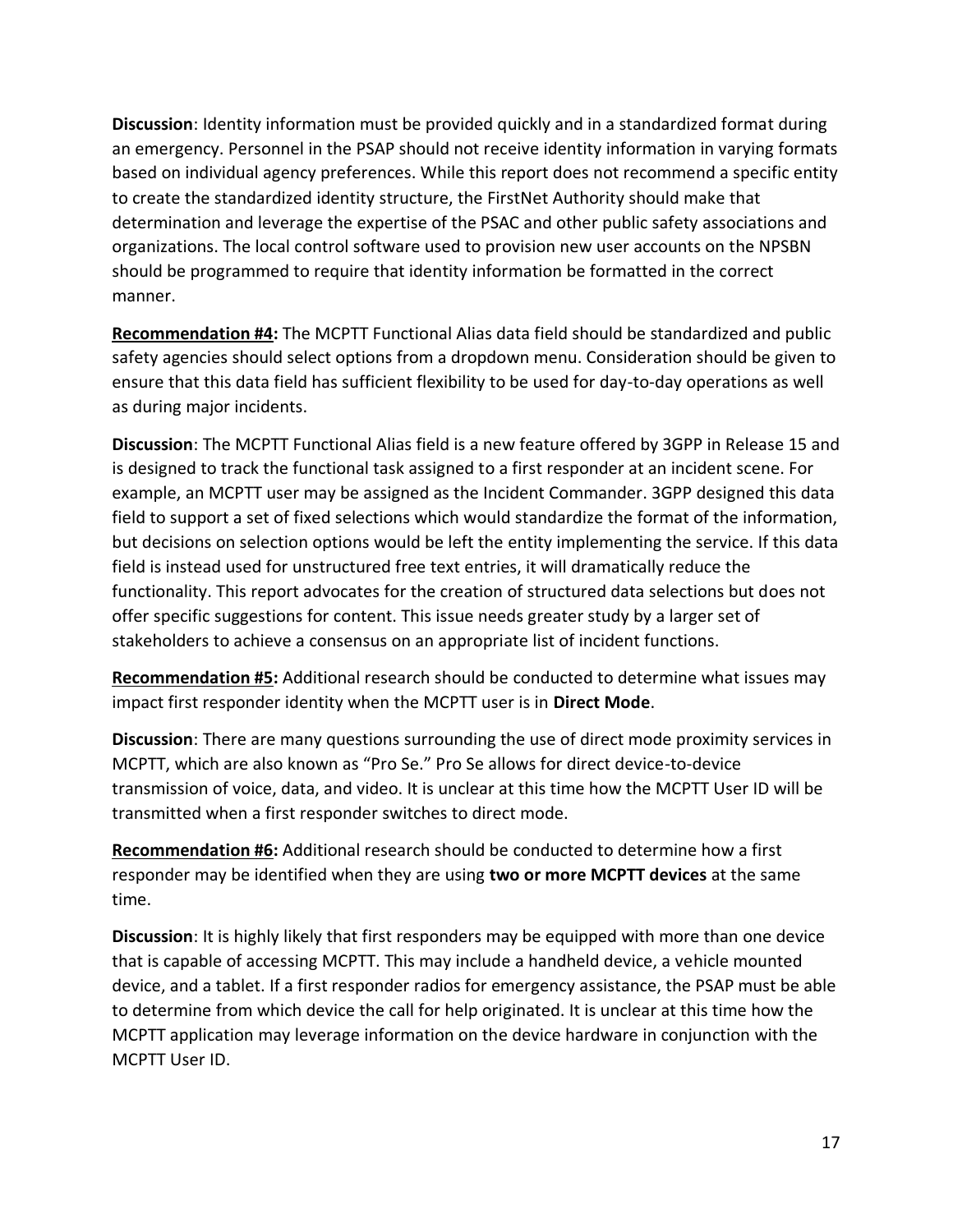**Recommendation #7:** Consideration should be given to creating a standardized framework that will manage the identity of other technology and public safety IoT components which connect directly to the NPSBN or other networks and bypass the MCPTT application.

**Discussion**: As with MCPTT, these devices need to be provisioned with a standardized identity that is meaningful to personnel in the PSAP. This includes any electronic component that may communicate with a public safety agency and/or generate alerts, including body worn cameras, IoT devices, and safety sensors.

**Recommendation #8:** The PSAC should examine additional ways to leverage first responder identity information, including the ability for the PSAP to determine which users are associated with an MCPTT talkgroup.

**Discussion**: MCPTT will allow any first responder, or Extended Primary User, to contact other agencies on talkgroups designated for that purpose. Because this capability allows multiple personnel from multiple agencies to share a talkgroup in an emergency, the PSAP must be able to determine who is on that talkgroup.

Finally, it is recommended that this report be forwarded to the FirstNet PSAC, SAFECOM, DHS's Office of Emergency Communications (OEC) and the Science and Technology (S&T) Directorate, and the National Council of Statewide Interoperability Coordinators (NCSWIC) for their consideration.

NPSTC wishes to thank all the members of the LMR LTE Integration and Interoperability Working Group for their hard work in the development of this report. More than 200 members of the public safety community contributed to, or reviewed, this report including first responders and representatives of industry and academia.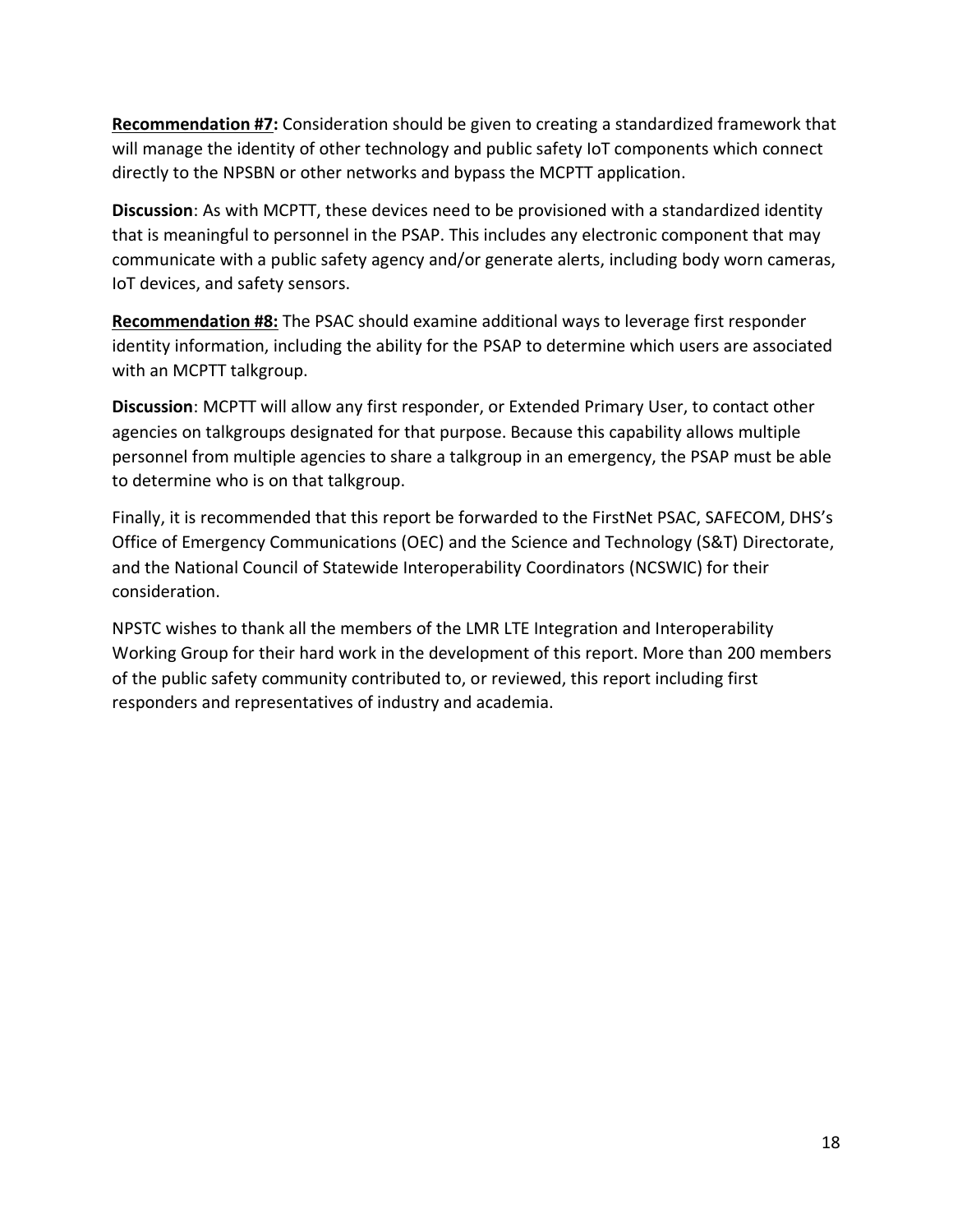# <span id="page-20-0"></span>**APPENDIX A: Example of Public Safety Agency Use of P25 LMR Push to Talk (PTT) Data**

The following examples illustrate how some public safety agencies share P25 PTT data via CAD system interfaces to fully determine first responder identity. This same approach could be used with MCPTT solutions in which MCPTT User ID data is shared with CAD systems and other applications and databases to aggregate information needed to manage an emergency response. For this to be effective, the MCPTT User ID data must be formatted consistently to be used by the agency interface or API.

**Example 1:** First responder, John Smith, transmits a radio call for help to the PSAP using a P25 radio.

- 1. John Smith transmits an emergency request for back up to the PSAP using the radio in his patrol car, but the voice transmission is distorted due to background noise and yelling.
- 2. An interface links the P25 Radio System with the public safety agency's CAD system and each radio transmission results in the Radio ID being shared with the CAD system along with GPS location data.
- 3. The CAD system receives PTT Radio ID 11827 from the mobile radio in John Smith's patrol car.
- 4. The CAD system matches this Radio ID (11827) to a radio installed in Police Department Vehicle 1234 (V1234).
- 5. The CAD system then matches Vehicle 1234 as the patrol car assigned to Officer John Smith, Badge Number 6789.
- 6. The CAD system then determines that Badge Number #6789 is on duty as CAD Unit "1Adam12."
- 7. "1Adam12" is displayed on the dispatcher's console in the same instant that the officer makes his radio transmission.

**Example #2:** First responder, John Smith, activates the emergency call button on his radio.

- 1. John Smith quickly presses the orange button on his portable LMR radio during a fight with a suspect in which he cannot make a voice transmission.
- 2. An interface links the P25 Radio System with the public safety agency's CAD system.
- 3. An Emergency Call Button activation results in the Radio ID and GPS location data being shared with the CAD system accompanied with an alert flag to note the emergency.
- 4. The CAD system receives an Emergency Call Button alert from Radio ID 12999.